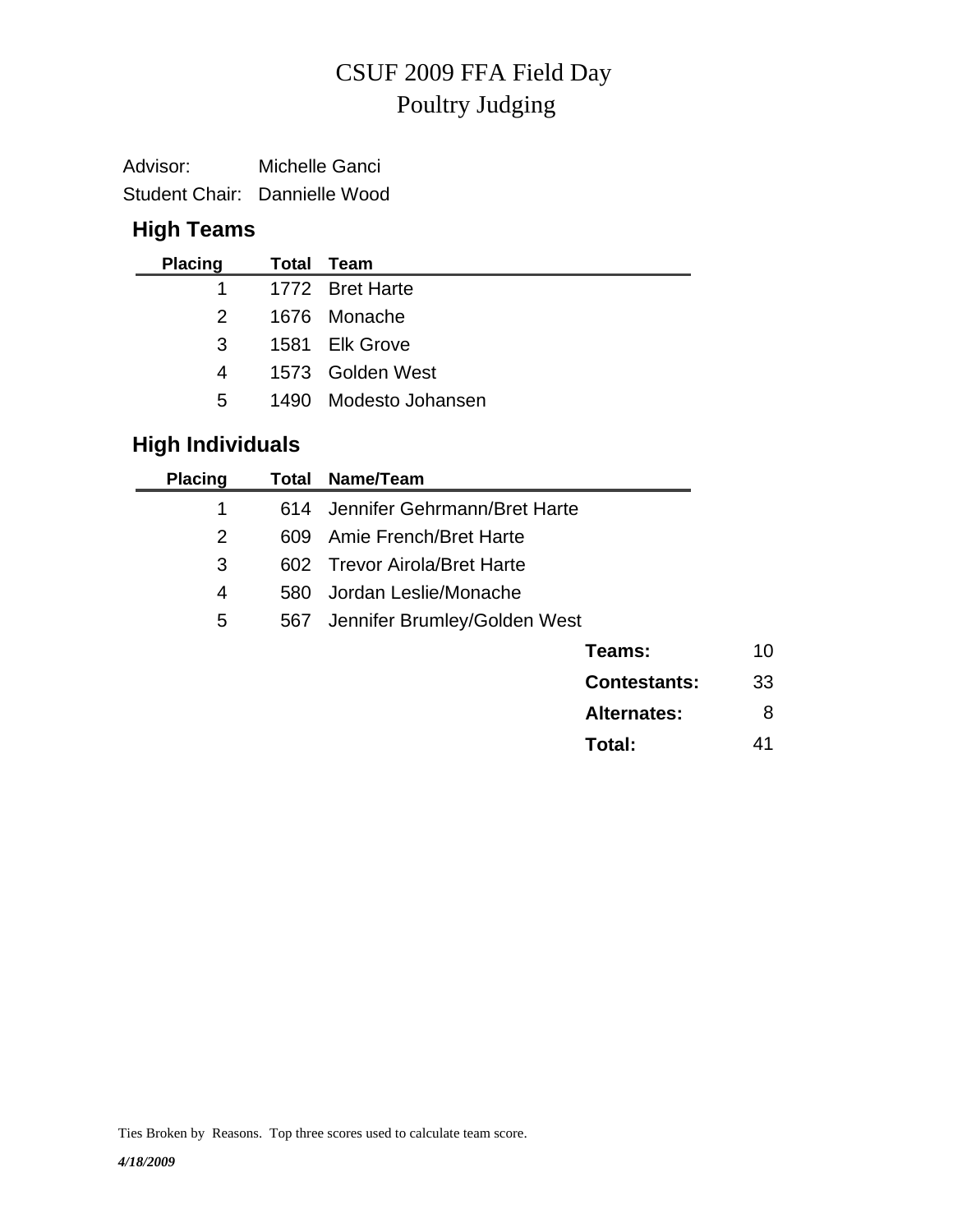| CSUF 2009 FFA Field Day |          |               |           |                             |        |                                                                                |     |                            |         |         |                    |      |     | Poultry Judging |       |
|-------------------------|----------|---------------|-----------|-----------------------------|--------|--------------------------------------------------------------------------------|-----|----------------------------|---------|---------|--------------------|------|-----|-----------------|-------|
|                         |          |               |           |                             |        | <b>Team Results</b>                                                            |     |                            |         |         |                    |      |     |                 |       |
|                         | Keep/Cul | Hens Keep/Cul | l Reasons | Parts<br>Ouality<br>Grading | Turkey | Turkey<br>Carcass Carcass Grading Grading Grading Processed<br>Placing Reasons |     | Interior Exterior Exterior | Written | Poultry | Further Parts I.D. | Exam | Tie | Total           | Place |
| <b>Bret Harte</b>       | 122      | 146           | 118       | 115                         | 150    | 133                                                                            | 123 | 130                        | 120     | 130     | 125                | 360  | 251 | 1772            |       |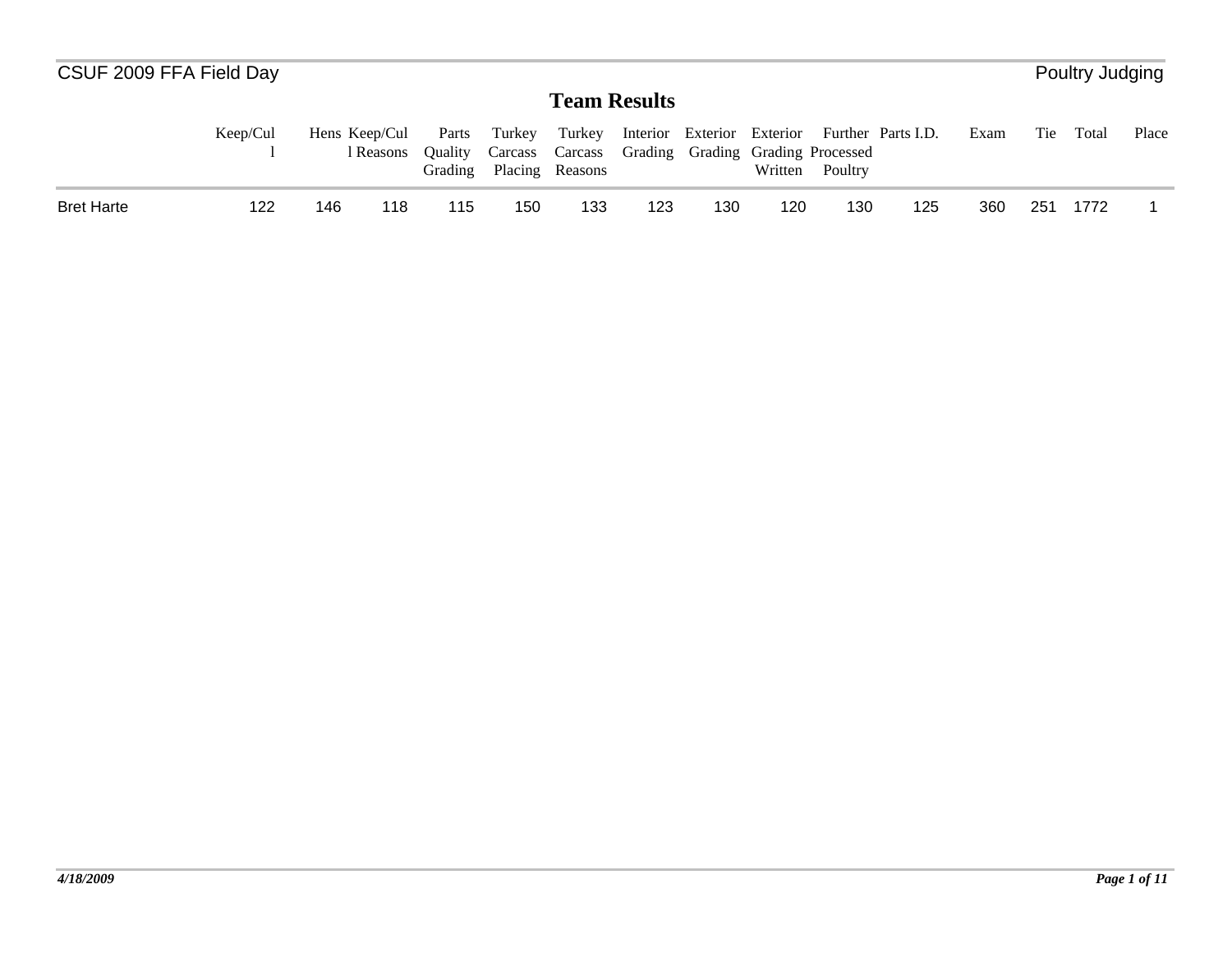| CSUF 2009 FFA Field Day |          |               |           |                             |        |                     |     |                                                   |         |         |                                                      |      |     | Poultry Judging |       |
|-------------------------|----------|---------------|-----------|-----------------------------|--------|---------------------|-----|---------------------------------------------------|---------|---------|------------------------------------------------------|------|-----|-----------------|-------|
|                         |          |               |           |                             |        | <b>Team Results</b> |     |                                                   |         |         |                                                      |      |     |                 |       |
|                         | Keep/Cul | Hens Keep/Cul | l Reasons | Parts<br>Ouality<br>Grading | Turkey | Placing Reasons     |     | Carcass Carcass Grading Grading Grading Processed | Written | Poultry | Turkey Interior Exterior Exterior Further Parts I.D. | Exam | Tie | Total           | Place |
| <b>Elk Grove</b>        | 138      | 146           | 117       | 100                         | 150    | 124                 | 108 | 130                                               | 84      | 129     | 110                                                  | 245  | 241 | 1581            |       |

*4/18/2009*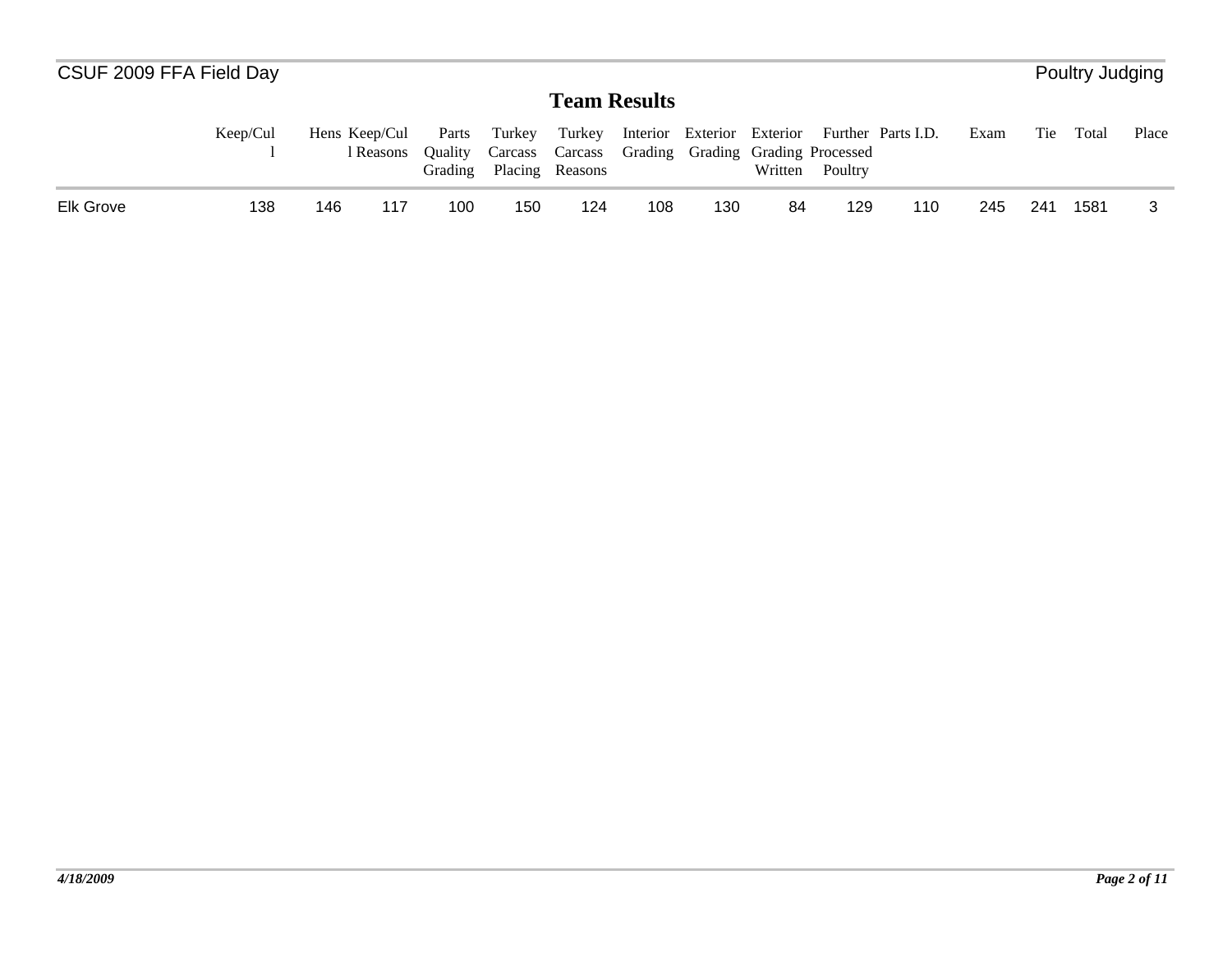| CSUF 2009 FFA Field Day |          |               |           |                                    |        |                                                                      |    |     |         |         |                                                      |      |     | Poultry Judging |       |
|-------------------------|----------|---------------|-----------|------------------------------------|--------|----------------------------------------------------------------------|----|-----|---------|---------|------------------------------------------------------|------|-----|-----------------|-------|
|                         |          |               |           |                                    |        | <b>Team Results</b>                                                  |    |     |         |         |                                                      |      |     |                 |       |
|                         | Keep/Cul | Hens Keep/Cul | l Reasons | Parts<br><b>Ouality</b><br>Grading | Turkey | Carcass Carcass Grading Grading Grading Processed<br>Placing Reasons |    |     | Written | Poultry | Turkey Interior Exterior Exterior Further Parts I.D. | Exam | Tie | Total           | Place |
| Escalon                 | 131      | 144           | 94        | 113                                | 150    | 112                                                                  | 93 | 131 | 90      | 108     | 95                                                   | 175  | 206 | 1436            |       |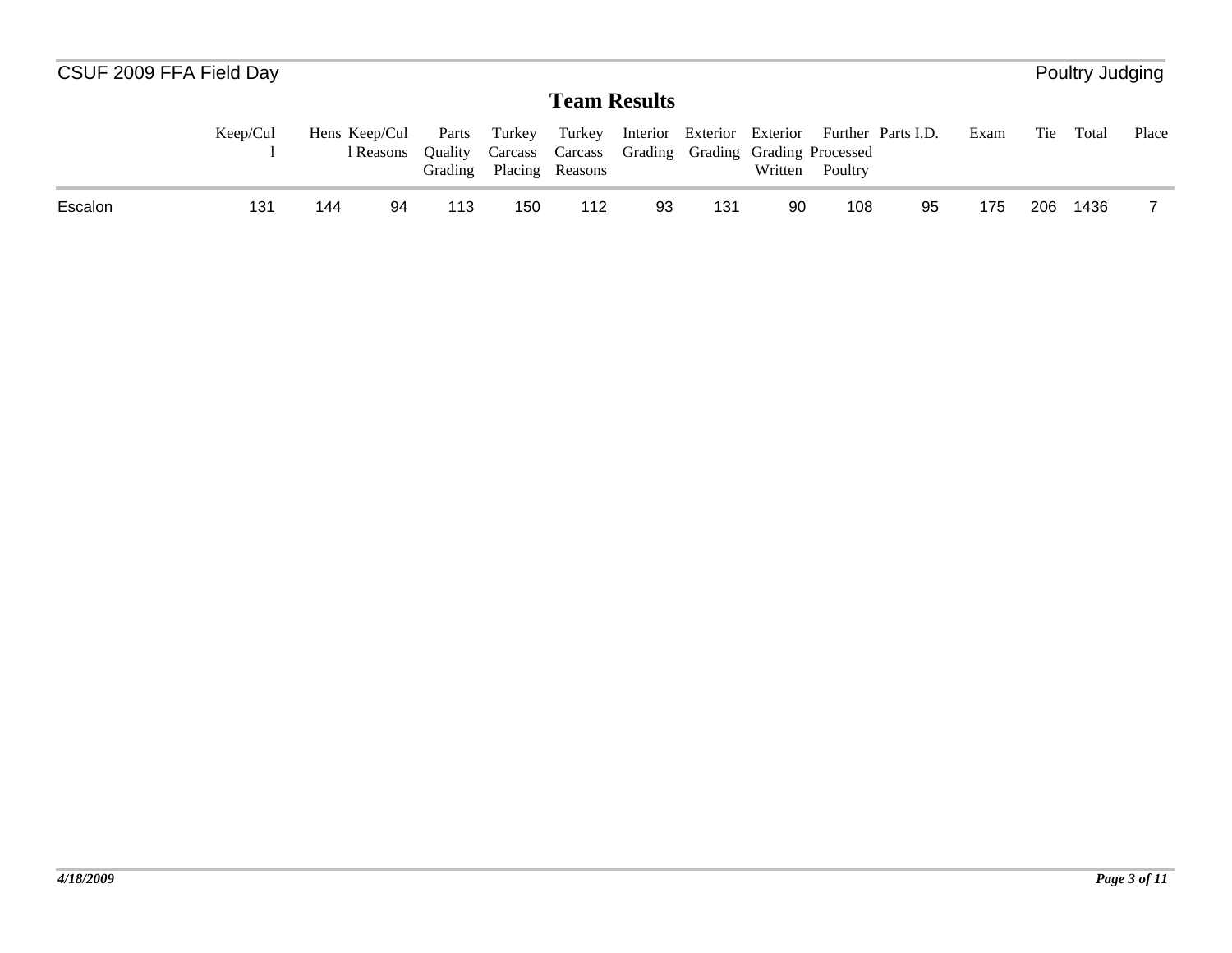|                                                                                                                                                                                                                                                                                                                                                                                                      |  |  |  |     |       |       |  |  |     | Poultry Judging |  |
|------------------------------------------------------------------------------------------------------------------------------------------------------------------------------------------------------------------------------------------------------------------------------------------------------------------------------------------------------------------------------------------------------|--|--|--|-----|-------|-------|--|--|-----|-----------------|--|
|                                                                                                                                                                                                                                                                                                                                                                                                      |  |  |  |     |       |       |  |  |     |                 |  |
| CSUF 2009 FFA Field Day<br><b>Team Results</b><br>Keep/Cul<br>Interior Exterior Exterior Further Parts I.D.<br>Parts<br>Exam<br>Hens Keep/Cul<br>Turkey<br>Turkey<br>Carcass Carcass Grading Grading Grading Processed<br>Ouality<br>l Reasons<br>Placing Reasons<br>Written<br>Grading<br>Poultry<br>106<br>105<br>Golden West<br>123<br>123<br>124<br>126<br>270<br>150<br>106<br>146<br>75<br>119 |  |  |  | Tie | Total | Place |  |  |     |                 |  |
|                                                                                                                                                                                                                                                                                                                                                                                                      |  |  |  |     |       |       |  |  | 229 | 1573            |  |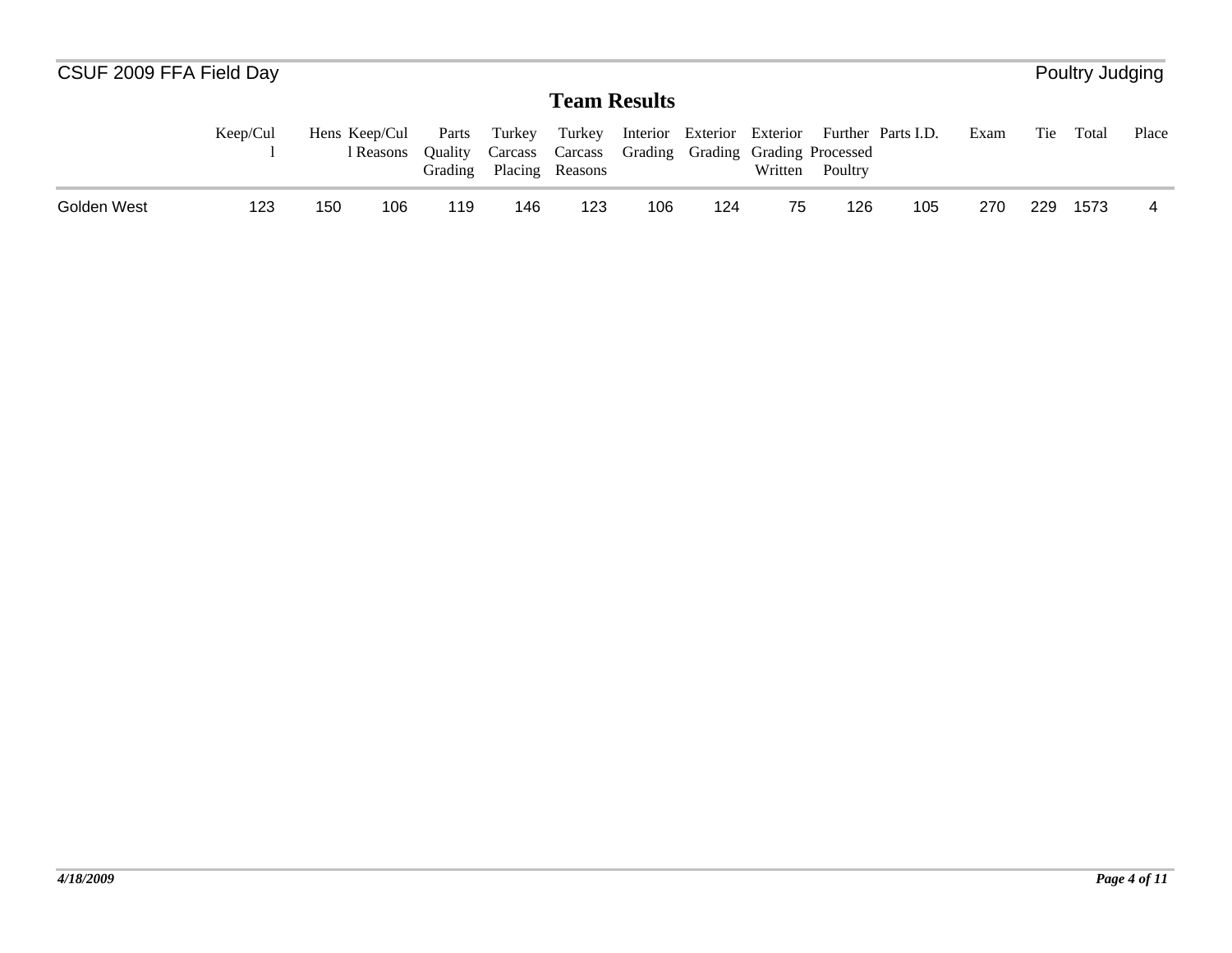| CSUF 2009 FFA Field Day |          |               |           |                             |        |                     |    |                                                   |         |         |                                                      |      |     | Poultry Judging |       |
|-------------------------|----------|---------------|-----------|-----------------------------|--------|---------------------|----|---------------------------------------------------|---------|---------|------------------------------------------------------|------|-----|-----------------|-------|
|                         |          |               |           |                             |        | <b>Team Results</b> |    |                                                   |         |         |                                                      |      |     |                 |       |
|                         | Keep/Cul | Hens Keep/Cul | l Reasons | Parts<br>Ouality<br>Grading | Turkey | Placing Reasons     |    | Carcass Carcass Grading Grading Grading Processed | Written | Poultry | Turkey Interior Exterior Exterior Further Parts I.D. | Exam | Tie | Total           | Place |
| Livingston              | 122      | 150           | 104       | -99                         | 150    | 119                 | 79 | 109                                               | 72      | 96      | 95                                                   | 190  | 223 | 1385            |       |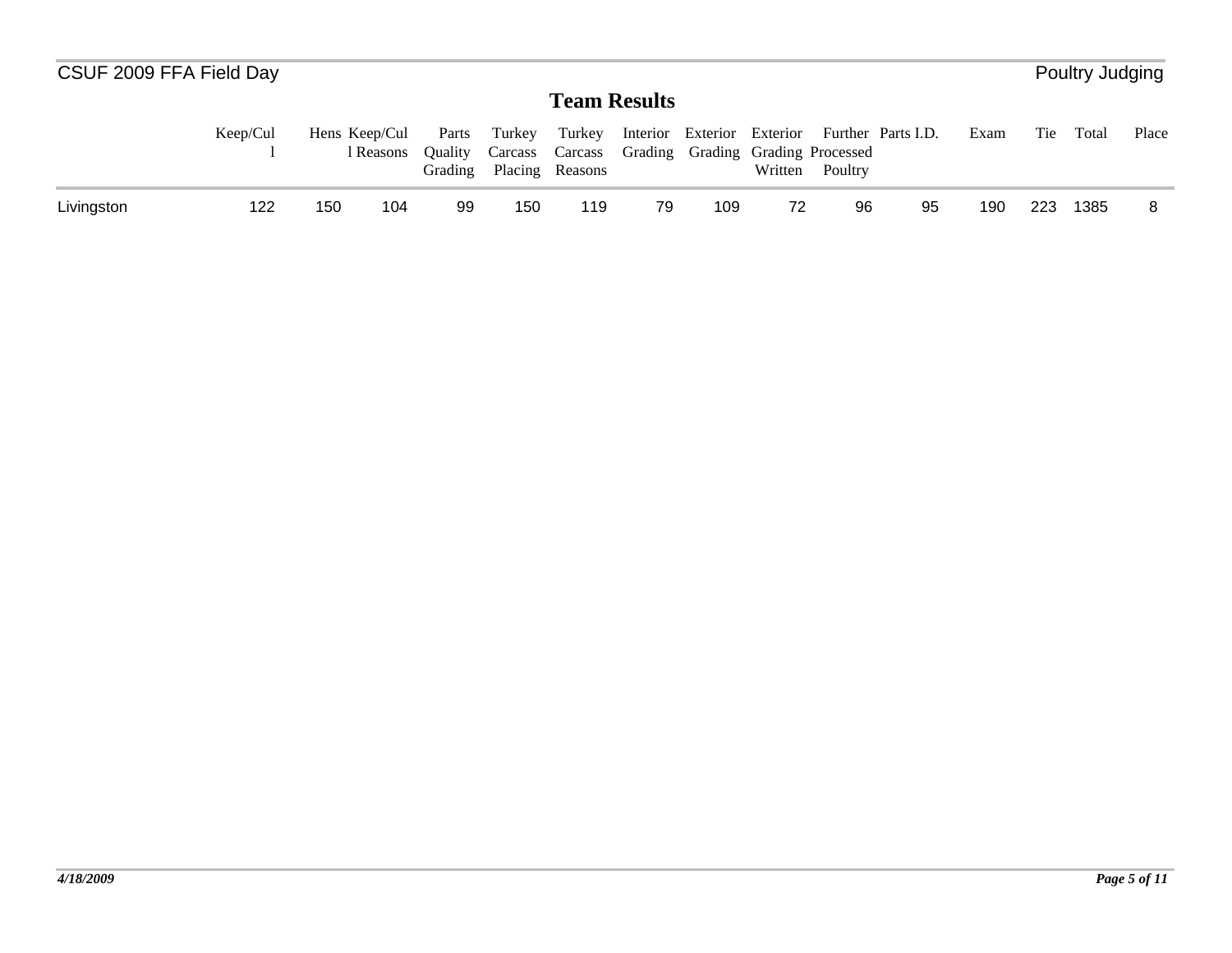|                    | CSUF 2009 FFA Field Day<br>Poultry Judging |               |           |                                    |        |                                                                      |     |    |         |         |                                                      |      |     |       |       |
|--------------------|--------------------------------------------|---------------|-----------|------------------------------------|--------|----------------------------------------------------------------------|-----|----|---------|---------|------------------------------------------------------|------|-----|-------|-------|
|                    |                                            |               |           |                                    |        | <b>Team Results</b>                                                  |     |    |         |         |                                                      |      |     |       |       |
|                    | Keep/Cul                                   | Hens Keep/Cul | l Reasons | Parts<br><b>Ouality</b><br>Grading | Turkey | Carcass Carcass Grading Grading Grading Processed<br>Placing Reasons |     |    | Written | Poultry | Turkey Interior Exterior Exterior Further Parts I.D. | Exam | Tie | Total | Place |
| Modesto Grace Davi | 101                                        | 146           | 100       | 96                                 | 150    | 122                                                                  | 110 | 95 | 90      | 129     | 90                                                   | 260  | 222 | 1489  |       |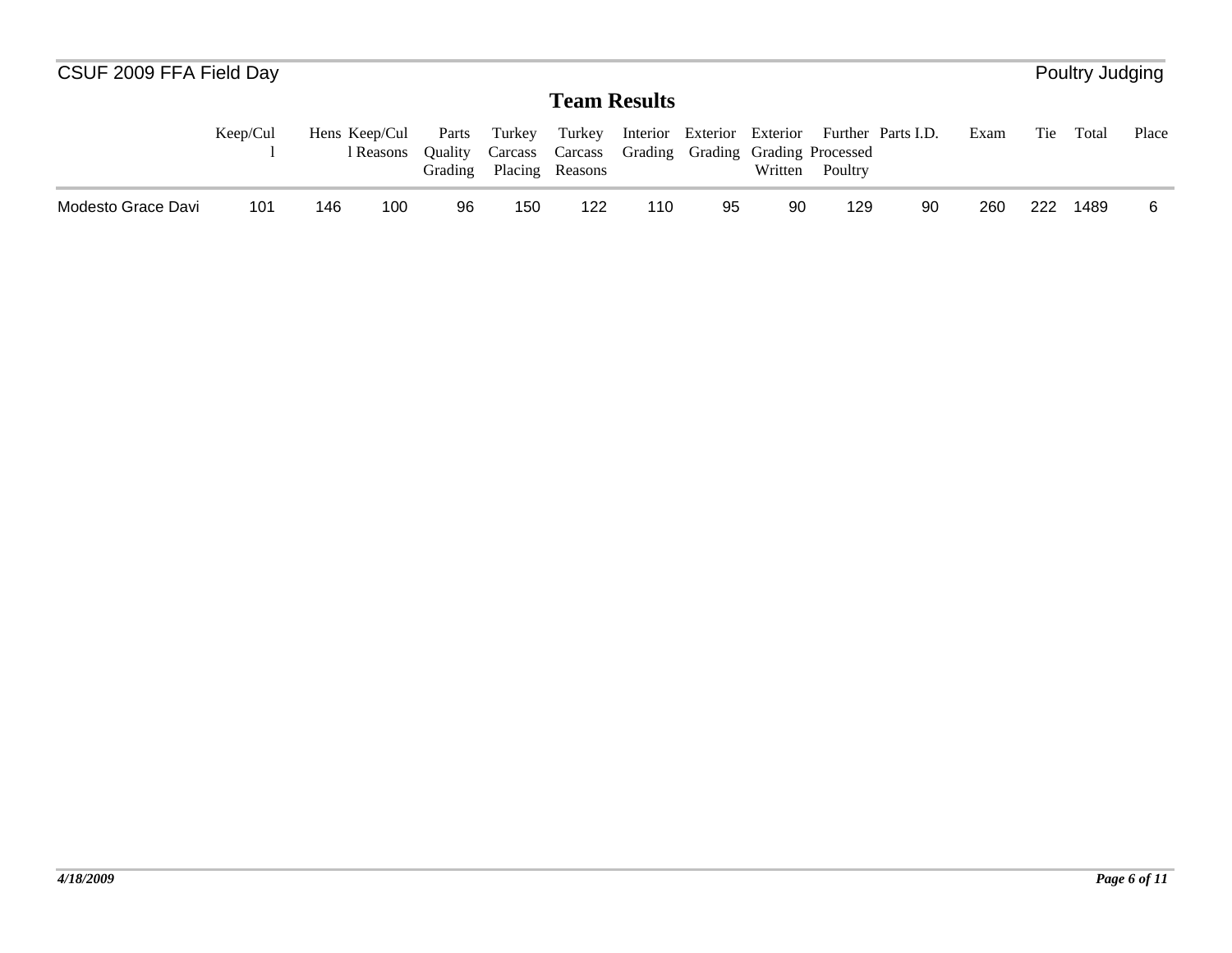| CSUF 2009 FFA Field Day |          |               |           |                                    |        |                                                                                |     |                            |         |         |                    |      |     | Poultry Judging |       |
|-------------------------|----------|---------------|-----------|------------------------------------|--------|--------------------------------------------------------------------------------|-----|----------------------------|---------|---------|--------------------|------|-----|-----------------|-------|
|                         |          |               |           |                                    |        | <b>Team Results</b>                                                            |     |                            |         |         |                    |      |     |                 |       |
|                         | Keep/Cul | Hens Keep/Cul | l Reasons | Parts<br><b>Ouality</b><br>Grading | Turkey | Turkey<br>Carcass Carcass Grading Grading Grading Processed<br>Placing Reasons |     | Interior Exterior Exterior | Written | Poultry | Further Parts I.D. | Exam | Tie | Total           | Place |
| Modesto Johansen        | 123      | 138           | 96        | 106                                | 150    | 119                                                                            | 103 | 116                        | 108     | 111     | 100                | 220  | 215 | 1490            |       |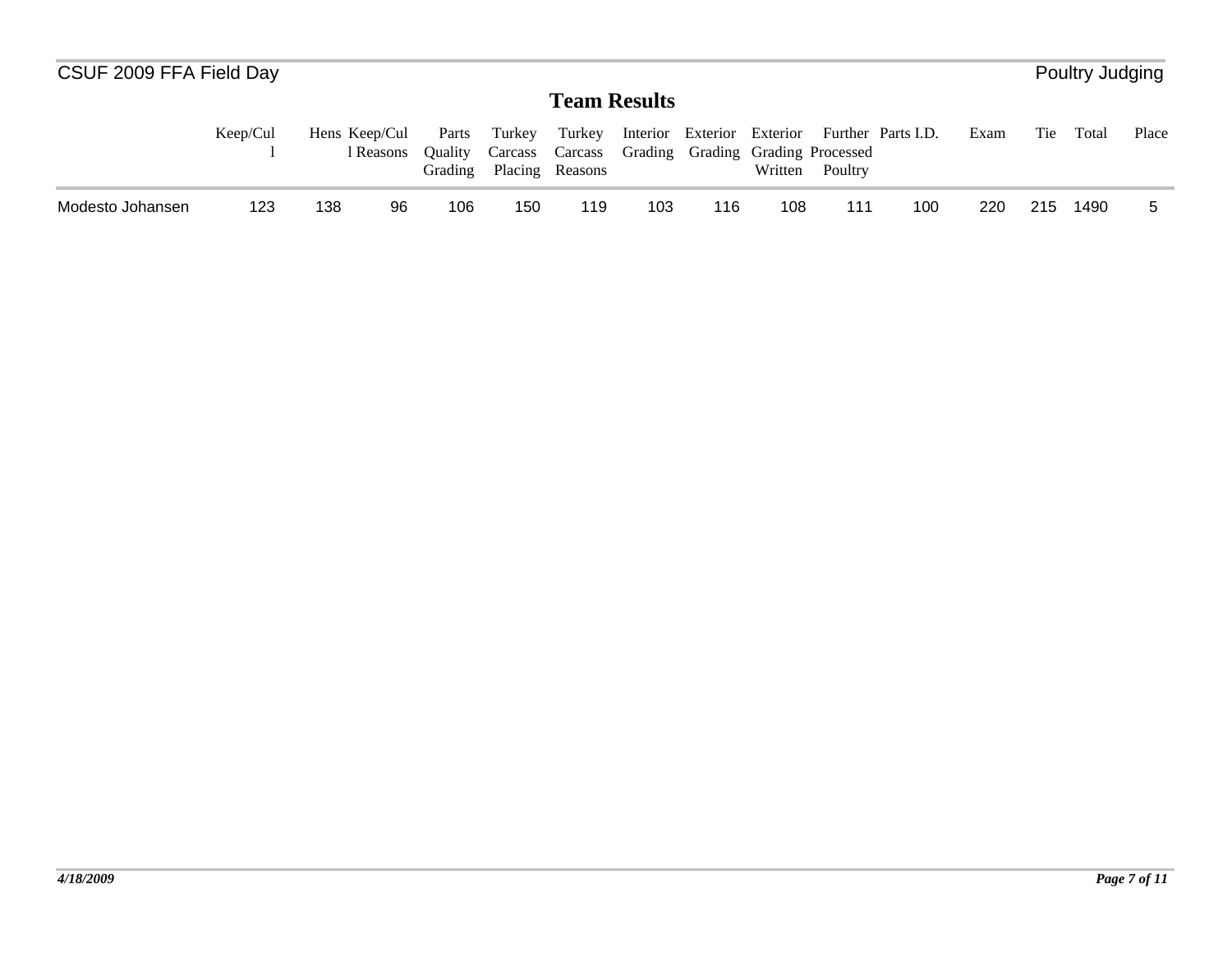| CSUF 2009 FFA Field Day |          |     |                            |                             |        |                                                                                |     |     |                                                          |         |     |      |     | Poultry Judging |       |
|-------------------------|----------|-----|----------------------------|-----------------------------|--------|--------------------------------------------------------------------------------|-----|-----|----------------------------------------------------------|---------|-----|------|-----|-----------------|-------|
|                         |          |     |                            |                             |        | <b>Team Results</b>                                                            |     |     |                                                          |         |     |      |     |                 |       |
|                         | Keep/Cul |     | Hens Keep/Cul<br>l Reasons | Parts<br>Ouality<br>Grading | Turkey | Turkey<br>Carcass Carcass Grading Grading Grading Processed<br>Placing Reasons |     |     | Interior Exterior Exterior Further Parts I.D.<br>Written | Poultry |     | Exam | Tie | Total           | Place |
| Monache                 | 130      | 144 | 124                        | 108                         | 150    | 125                                                                            | 129 | 121 | 93                                                       | 132     | 130 | 290  | 249 | 1676            |       |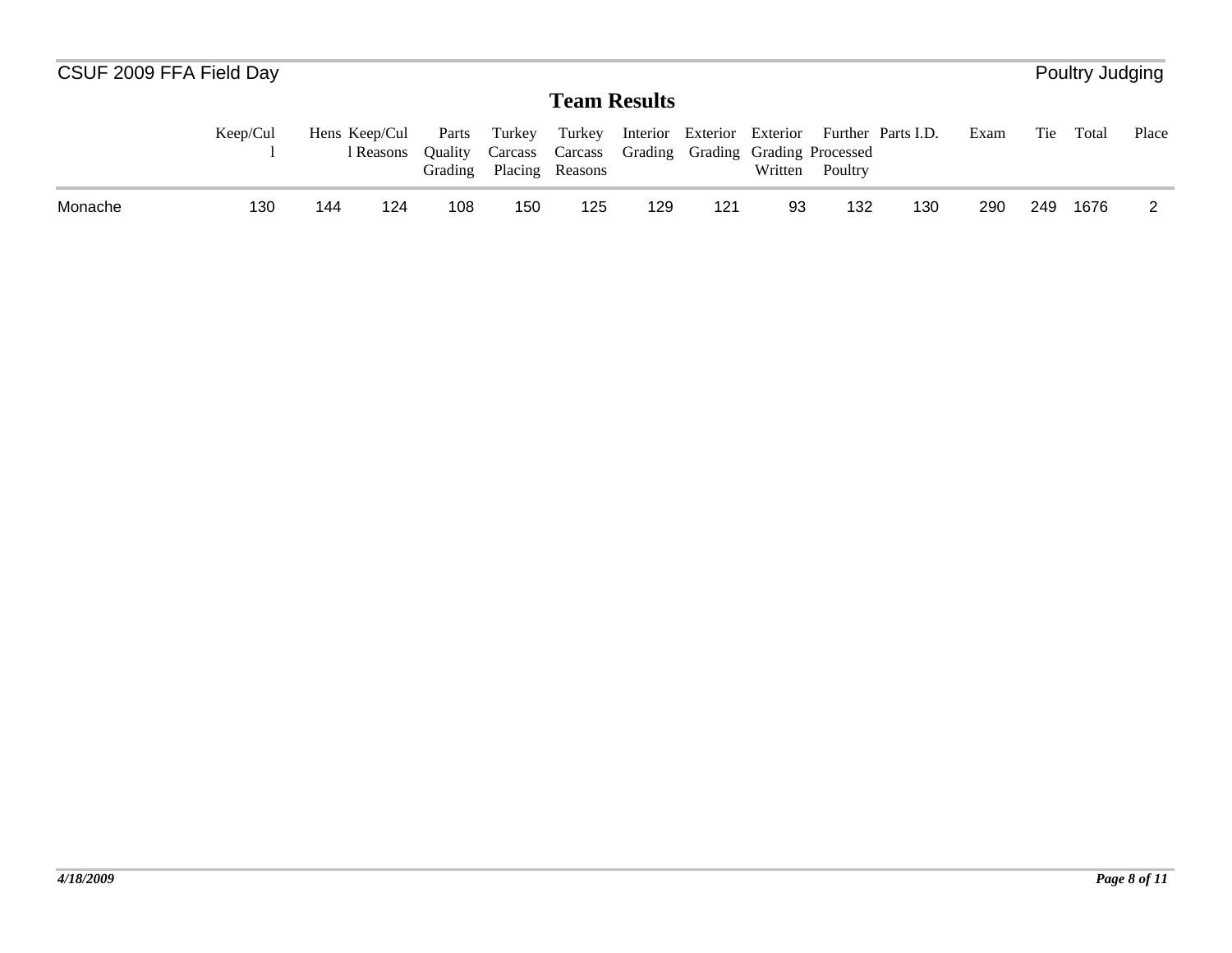| CSUF 2009 FFA Field Day |          |               |           |                             |        |                                                                                |    |                            |         |         |                    |      |     | Poultry Judging |       |
|-------------------------|----------|---------------|-----------|-----------------------------|--------|--------------------------------------------------------------------------------|----|----------------------------|---------|---------|--------------------|------|-----|-----------------|-------|
|                         |          |               |           |                             |        | <b>Team Results</b>                                                            |    |                            |         |         |                    |      |     |                 |       |
|                         | Keep/Cul | Hens Keep/Cul | 1 Reasons | Parts<br>Ouality<br>Grading | Turkey | Turkey<br>Carcass Carcass Grading Grading Grading Processed<br>Placing Reasons |    | Interior Exterior Exterior | Written | Poultry | Further Parts I.D. | Exam | Tie | Total           | Place |
| Righetti                | 98       | 100           | 55        | 66                          | 100    | 66                                                                             | 66 | 86                         | 73      | 73      | 55                 | 105  | 121 | 943             |       |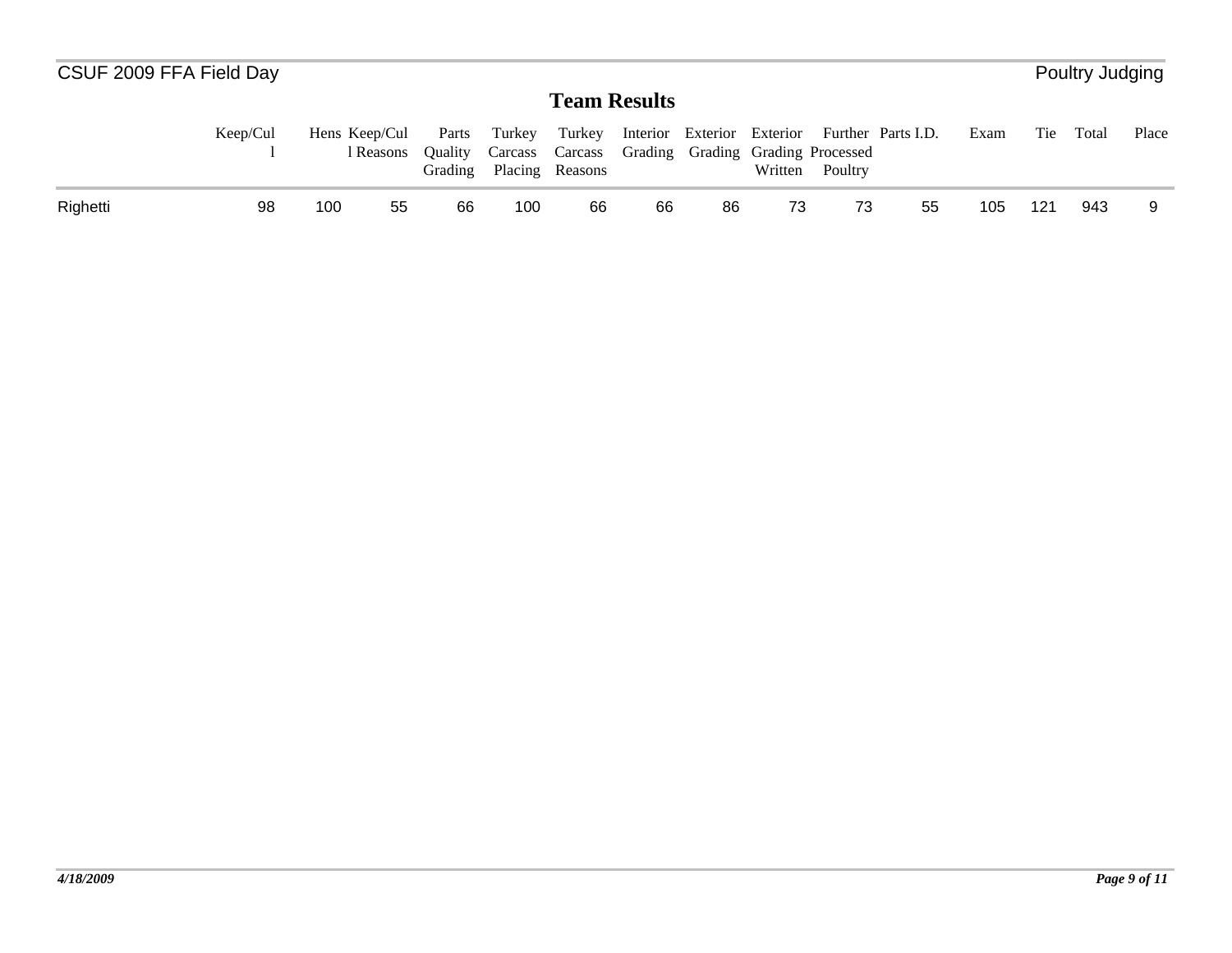| CSUF 2009 FFA Field Day |          |               |           |                             |        |                                                                                |    |                            |         |         |                    |      |     | Poultry Judging |       |
|-------------------------|----------|---------------|-----------|-----------------------------|--------|--------------------------------------------------------------------------------|----|----------------------------|---------|---------|--------------------|------|-----|-----------------|-------|
|                         |          |               |           |                             |        | <b>Team Results</b>                                                            |    |                            |         |         |                    |      |     |                 |       |
|                         | Keep/Cul | Hens Keep/Cul | l Reasons | Parts<br>Ouality<br>Grading | Turkey | Turkey<br>Carcass Carcass Grading Grading Grading Processed<br>Placing Reasons |    | Interior Exterior Exterior | Written | Poultry | Further Parts I.D. | Exam | Tie | Total           | Place |
| Tokay (Lodi)            | 42       | 48            | -32       | 35                          | 50     | 36                                                                             | 29 | 30                         | 20      | 20      | 15                 | 40   | 68  | 397             | 10    |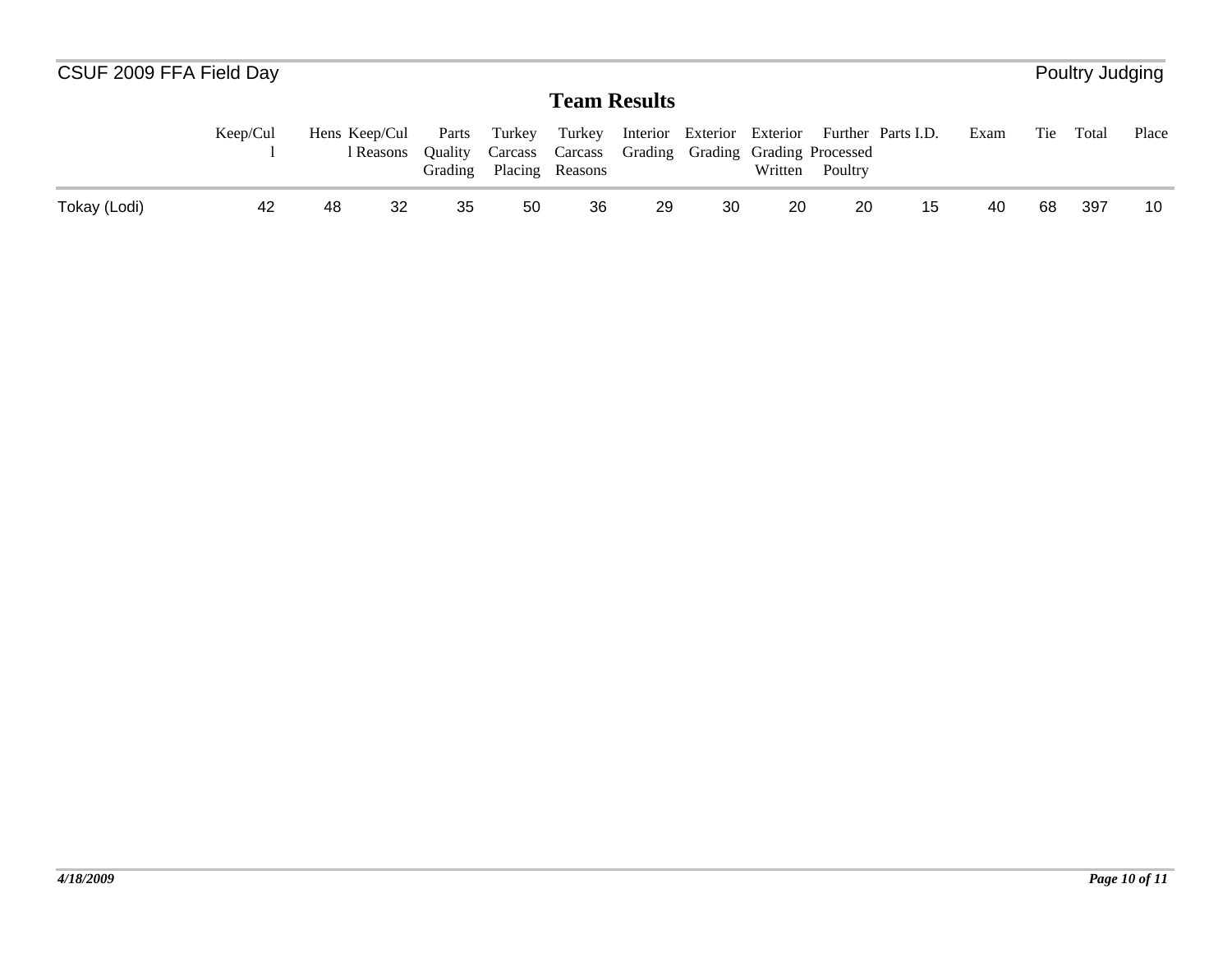#### **Team Results**

Tie Total Place Keep/Cul l Hens Keep/Cul l ReasonsParts Quality Grading Turkey Carcass Carcass Placing Reasons Turkey Interior Exterior Exterior Further Parts I.D. ExamGrading Grading Grading Processed Written Poultry

Ties Broken by Reasons. Top three scores used to calculate team score.

| <b>Class</b>                          | Max Score Official Cut 1 Cut 2 Cut 3 |      |   |   |   |
|---------------------------------------|--------------------------------------|------|---|---|---|
| 01 Keep/Cull                          | 50                                   | 1234 | 0 | 0 | 0 |
| 02 Hens                               | 50                                   | 2134 | 4 | 2 | 4 |
| 03 Keep/Cull Reasons                  | 50                                   |      |   |   |   |
| 04 Parts Quality Grading              | 50                                   |      |   |   |   |
| 05 Turkey Carcass Placing             | 50                                   | 2431 | 2 | 4 | 5 |
| 06 Turkey Carcass Reasons             | 50                                   |      |   |   |   |
| 07 Interior Grading                   | 50                                   |      |   |   |   |
| 08 Exterior Grading                   | 50                                   |      |   |   |   |
| 09 Exterior Grading Written Factors   | 50                                   |      |   |   |   |
| 10 Further Processed Poultry Products | 50                                   |      |   |   |   |
| 11 Parts I.D.                         | 50                                   |      |   |   |   |
| 12 Exam                               | 150                                  |      |   |   |   |
|                                       |                                      |      |   |   |   |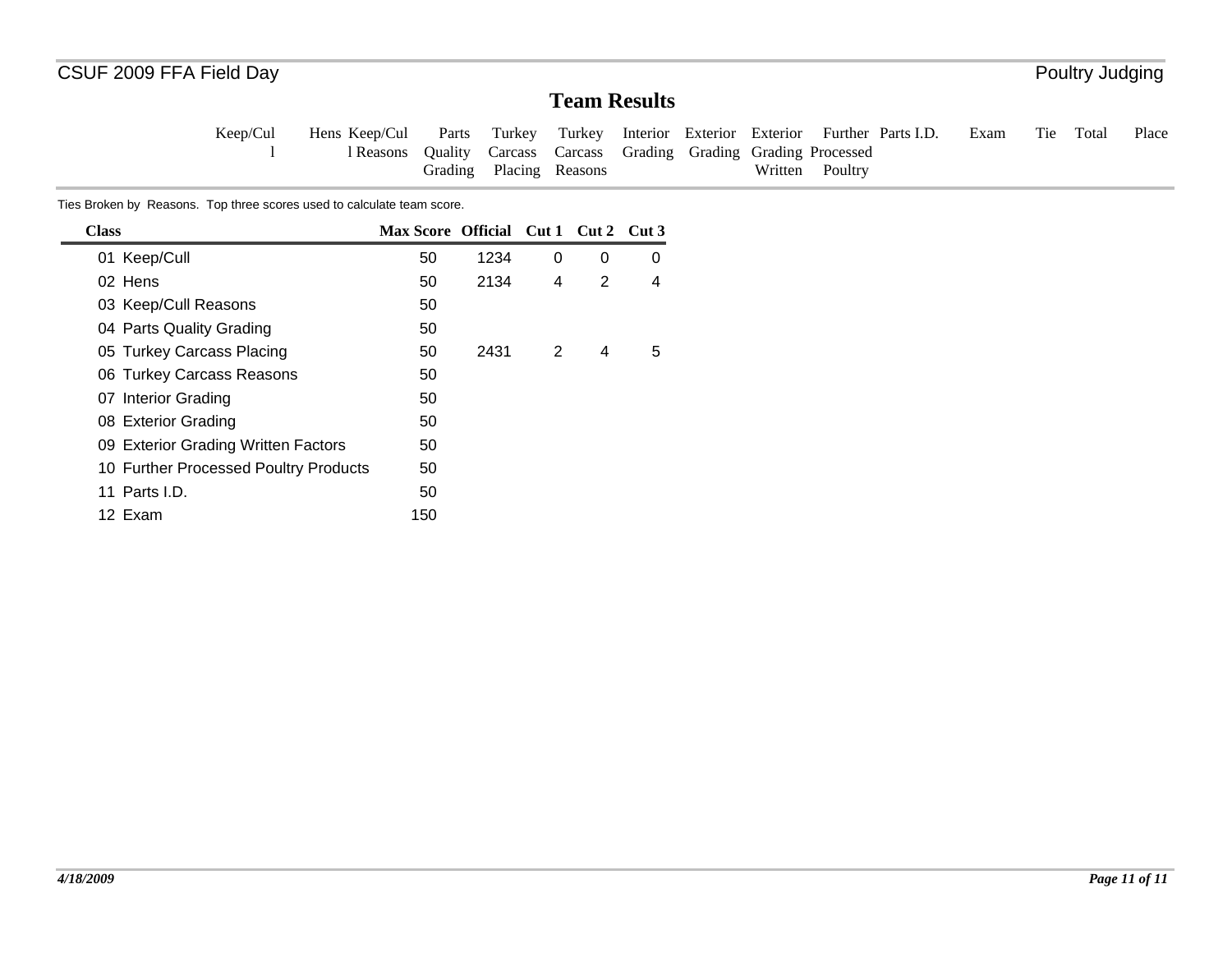|                      | Keep/Cul | Hens | Keep/Cul<br>l Reasons | Parts<br><b>Ouality</b><br>Grading | Turkey<br>Carcass<br>Placing | Turkey<br>Carcass<br>Reasons | Interior<br>Grading | Exterior<br>Grading | Exterior<br>Written | Further<br>Grading Processed<br>Poultry | Parts I.D. | Exam | Tie | Total       | Place |
|----------------------|----------|------|-----------------------|------------------------------------|------------------------------|------------------------------|---------------------|---------------------|---------------------|-----------------------------------------|------------|------|-----|-------------|-------|
| <b>Bret Harte</b>    |          |      |                       |                                    |                              |                              |                     |                     |                     |                                         |            |      |     | <u>1772</u> |       |
| Amie French          | 41       | 46   | 40                    | 33                                 | 50                           | 45                           | 42                  | 48                  | 44                  | 50                                      | 40         | 130  | 85  | $609 *$     | 2     |
| Breanna Roque        | 39       | 50   | 40                    | 43                                 | 50                           | 45                           | 40                  | 39                  | 35                  | 45                                      | 40         | 95   | 85  | 561         |       |
| Clay Kruse           | 50       | 46   | 42                    | 33                                 | 50                           | 45                           | 34                  | 41                  | 20                  | 38                                      | 35         | 120  | 87  | 554         | 8     |
| <b>Trevor Airola</b> | 42       | 50   | 38                    | 39                                 | 50                           | 43                           | 41                  | 43                  | 41                  | 35                                      | 45         | 135  | 81  | $602 *$     | -3    |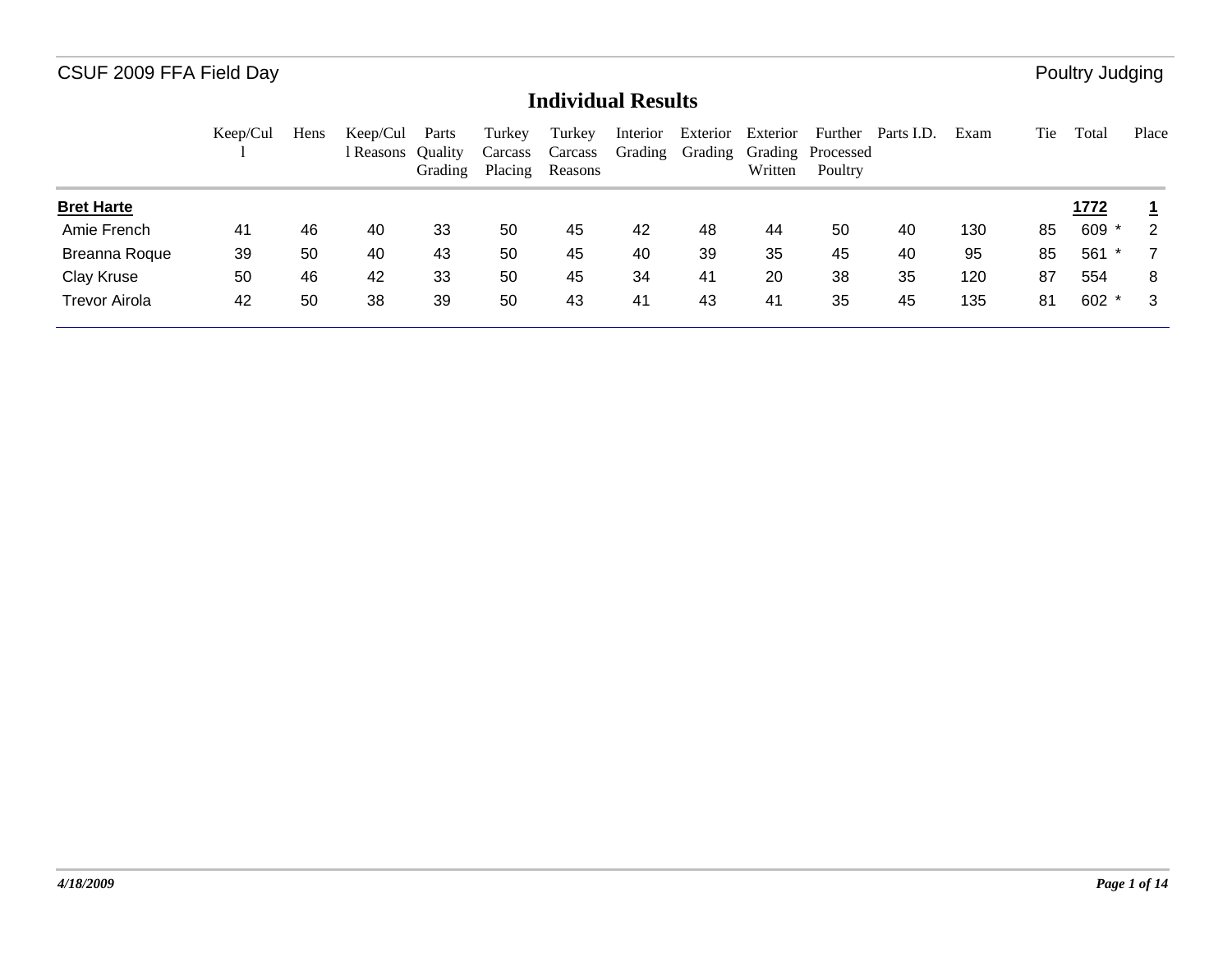|                          | Keep/Cul | Hens | Keep/Cul<br>l Reasons | Parts<br><b>Ouality</b><br>Grading | Turkey<br>Carcass<br>Placing | Turkey<br>Carcass<br>Reasons | Interior<br>Grading | Exterior<br>Grading | Exterior<br>Written | Further<br>Grading Processed<br>Poultry | Parts I.D. | Exam | Tie | Total | Place |
|--------------------------|----------|------|-----------------------|------------------------------------|------------------------------|------------------------------|---------------------|---------------------|---------------------|-----------------------------------------|------------|------|-----|-------|-------|
| <b>Bret Harte</b>        |          |      |                       |                                    |                              |                              |                     |                     |                     |                                         |            |      |     |       |       |
| <b>Anothony Sterrett</b> | 48       | 50   | 38                    | 37                                 | 50                           | 40                           | 41                  | 43                  | 32                  | 41                                      | 30         | 90   | 78  | 540   | 10    |
| Jennifer Gehrmann        | 50       | 50   | 42                    | 46                                 | 50                           | 46                           | 43                  | 48                  | 35                  | 44                                      | 45         | 115  | 88  | 614   |       |
| Jolynn Ferreira          | 38       | 50   | 36                    | 38                                 | 50                           | 45                           | 40                  | 33                  | 26                  | 41                                      | 35         | 70   | 81  | 502   | 20    |
| <b>Kelsey Lowe</b>       | 43       | 46   | 36                    | 42                                 | 50                           | 41                           | 44                  | 44                  | 35                  | 23                                      | 40         | 90   | 77  | 534   | 11    |
| <b>Rachel Mercer</b>     | 24       | 46   | 34                    | 46                                 | 46                           | 36                           | 44                  | 38                  | 32                  | 48                                      | 40         | 90   | 70  | 524   | 14    |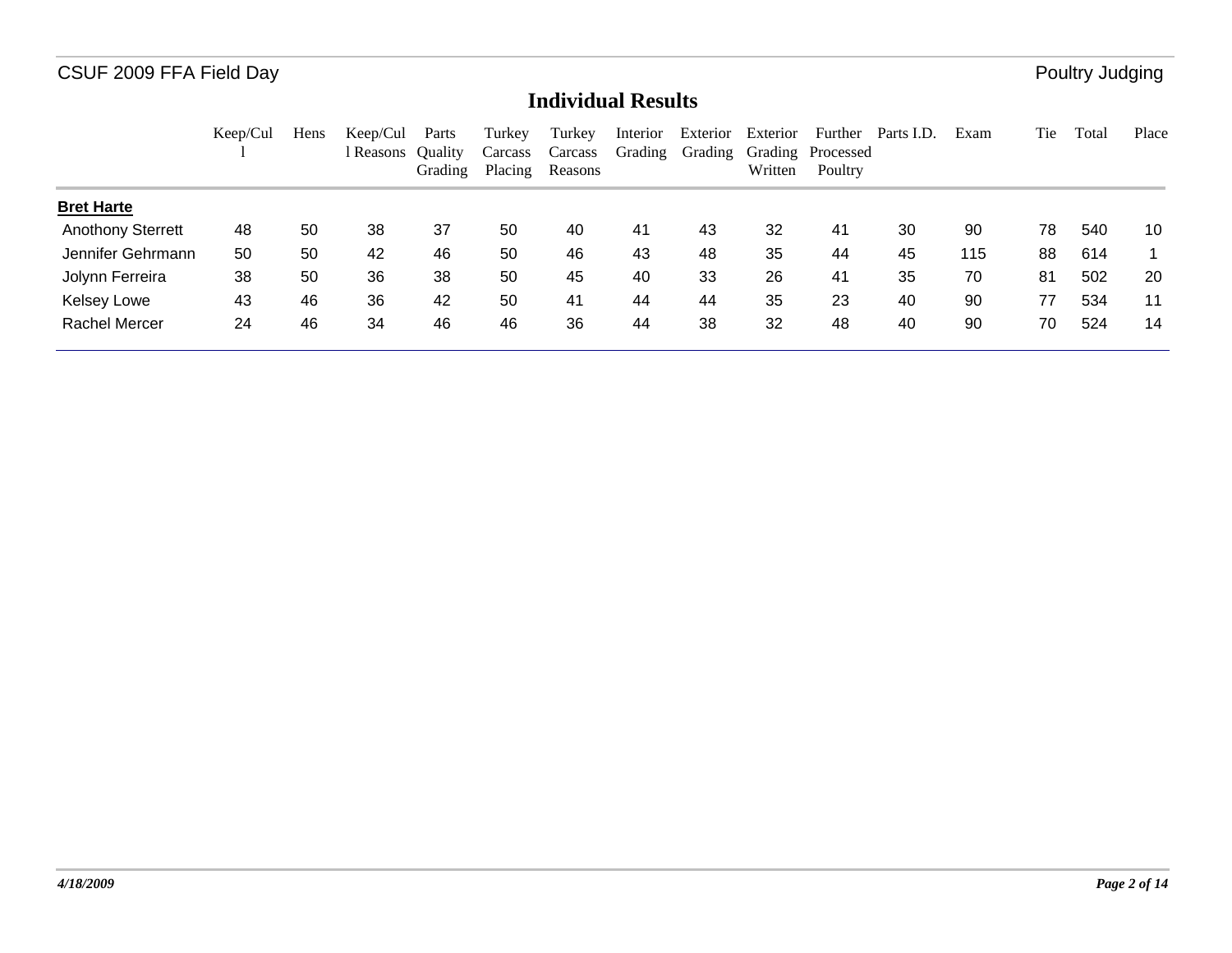|                  | Keep/Cul | Hens | Keep/Cul<br>l Reasons | Parts<br><b>Ouality</b><br>Grading | Turkey<br>Carcass<br>Placing | Turkey<br>Carcass<br>Reasons | Interior<br>Grading | Exterior<br>Grading | Exterior<br>Written | Further<br>Grading Processed<br>Poultry | Parts I.D. | Exam | Tie | Total        | Place          |
|------------------|----------|------|-----------------------|------------------------------------|------------------------------|------------------------------|---------------------|---------------------|---------------------|-----------------------------------------|------------|------|-----|--------------|----------------|
| <b>Elk Grove</b> |          |      |                       |                                    |                              |                              |                     |                     |                     |                                         |            |      |     | <u> 1581</u> | $\overline{3}$ |
| Celina Ramirez   | 39       | 50   | 34                    | 35                                 | 50                           | 40                           | 34                  | 40                  | 26                  | 41                                      | 30         | 55   | 74  | 474          | 31             |
| Liz Romero       | 48       | 50   | 38                    | 39                                 | 50                           | 44                           | 35                  | 45                  | 35                  | 44                                      | 35         | 90   | 82  | 553          | 9              |
| Sarena Grossjan  | 48       | 46   | 44                    | 25                                 | 50                           | 41                           | 36                  | 40                  | 26                  | 44                                      | 40         | 75   | 85  | $515$ *      | 17             |
| Sylvia Bauer     | 42       | 50   | 35                    | 36                                 | 50                           | 39                           | 37                  | 45                  | 23                  | 41                                      | 35         | 80   | 74  | $513$ *      | 18             |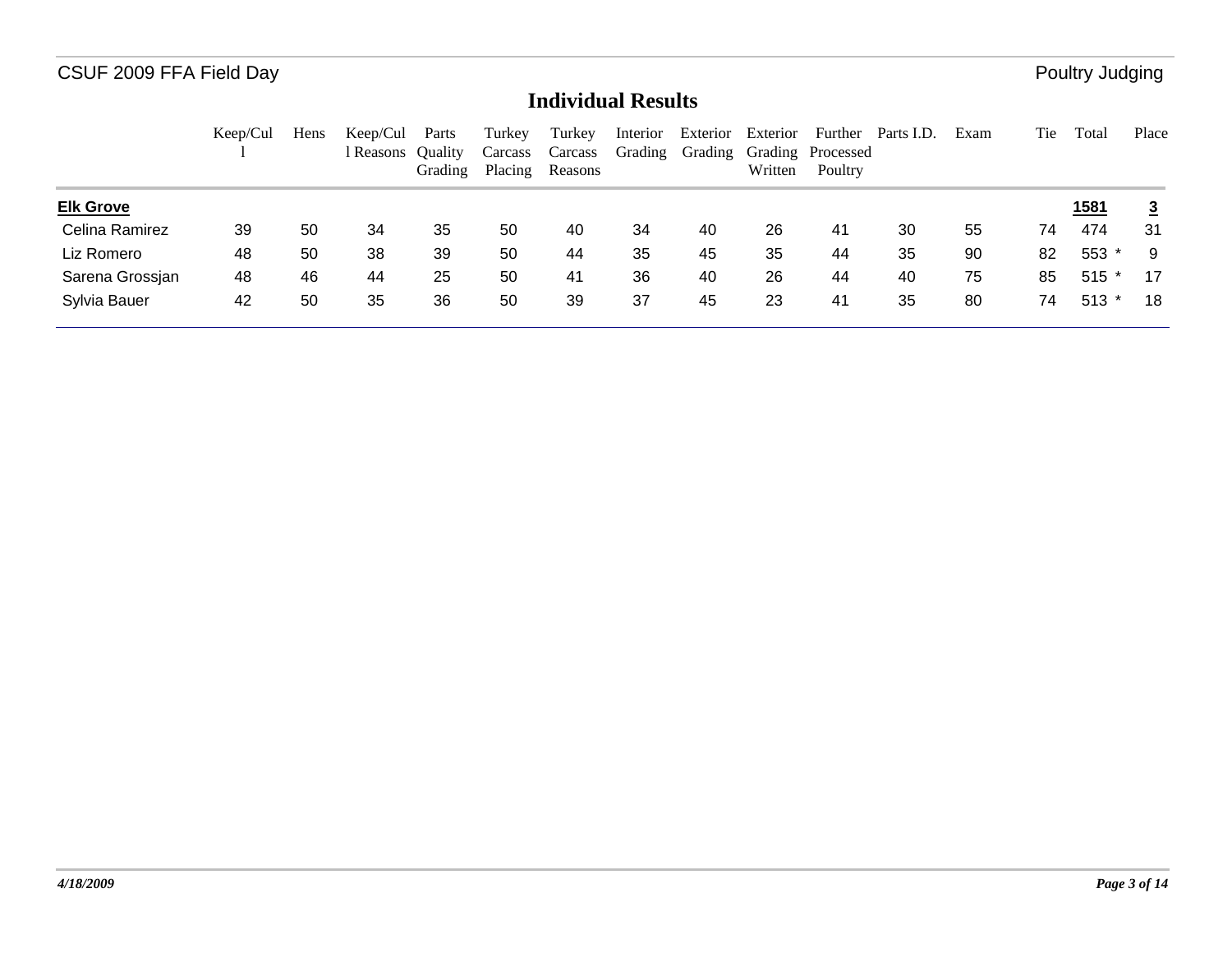|                        | Keep/Cul | Hens | Keep/Cul<br>l Reasons Ouality | Parts<br>Grading | Turkey<br>Carcass<br>Placing | Turkey<br>Carcass<br>Reasons | Interior<br>Grading | Exterior<br>Grading | Exterior<br>Written | Grading Processed<br>Poultry | Further Parts I.D. | Exam | Tie | Total         | Place |
|------------------------|----------|------|-------------------------------|------------------|------------------------------|------------------------------|---------------------|---------------------|---------------------|------------------------------|--------------------|------|-----|---------------|-------|
| <b>Escalon</b>         |          |      |                               |                  |                              |                              |                     |                     |                     |                              |                    |      |     | <u> 1436 </u> |       |
| <b>Garrett Machado</b> | 42       | 46   | 36                            | 33               | 50                           | 40                           | 24                  | 43                  | 29                  | 50                           | 35                 | 50   | 76  | 478 *         | 28    |
| James Mills            | 48       | 50   | 20                            | 41               | 50                           | 34                           | 36                  | 43                  | 32                  | 26                           | 20                 | 40   | 54  | 440 *         | 38    |
| Jeff Hachman           | 41       | 48   | 38                            | 39               | 50                           | 38                           | 33                  | 45                  | 29                  | 32                           | 40                 | 85   | 76  | $518*$        | 16    |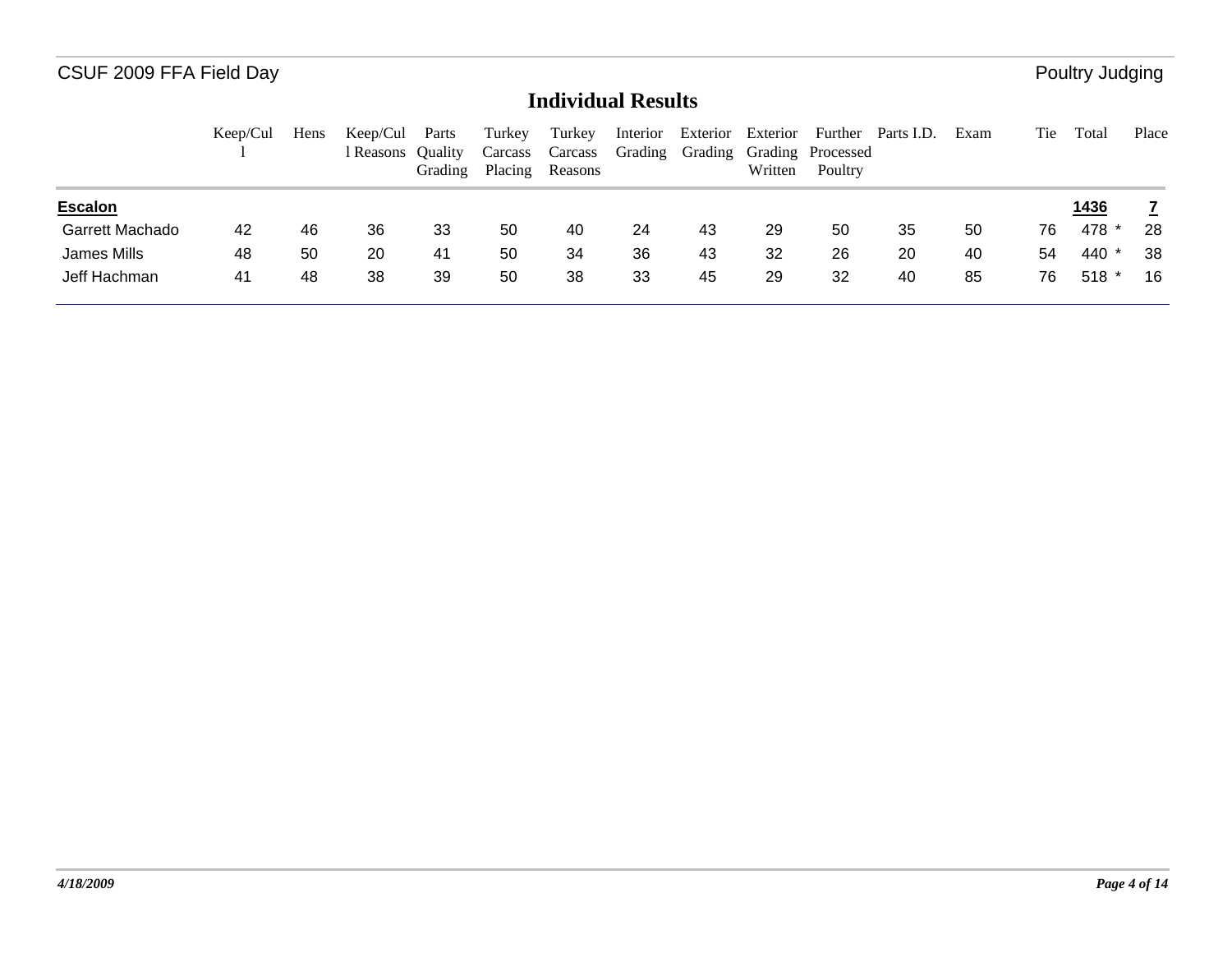|                      | Keep/Cul | Hens | Keep/Cul<br>r Reasons | Parts<br><b>Ouality</b><br>Grading | Turkey<br>Carcass<br>Placing | Turkey<br>Carcass<br>Reasons | Interior<br>Grading | Exterior<br>Grading | Exterior<br>Written | Further<br>Grading Processed<br>Poultry | Parts I.D. | Exam | Tie | Total         | Place          |
|----------------------|----------|------|-----------------------|------------------------------------|------------------------------|------------------------------|---------------------|---------------------|---------------------|-----------------------------------------|------------|------|-----|---------------|----------------|
| <b>Golden West</b>   |          |      |                       |                                    |                              |                              |                     |                     |                     |                                         |            |      |     | <u> 1573 </u> | $\overline{4}$ |
| <b>Brandon Stane</b> | 42       | 50   | 38                    | 42                                 | 46                           | 37                           | 26                  | 46                  | 26                  | 47                                      | 25         | 85   | 75  | $510*$        | 19             |
| Jaylene Pratt        | 39       | 50   | 34                    | 23                                 | 50                           | 38                           | 24                  | 36                  | 35                  | 29                                      | 30         | 90   | 72  | 478           | 29             |
| Jennifer Brumley     | 39       | 50   | 36                    | 41                                 | 50                           | 48                           | 43                  | 40                  | 29                  | 41                                      | 45         | 105  | 84  | 567           | 5              |
| Sam Akin             | 42       | 50   | 32                    | 36                                 | 50                           | 38                           | 37                  | 38                  | 20                  | 38                                      | 35         | 80   | 70  | 496 *         | 22             |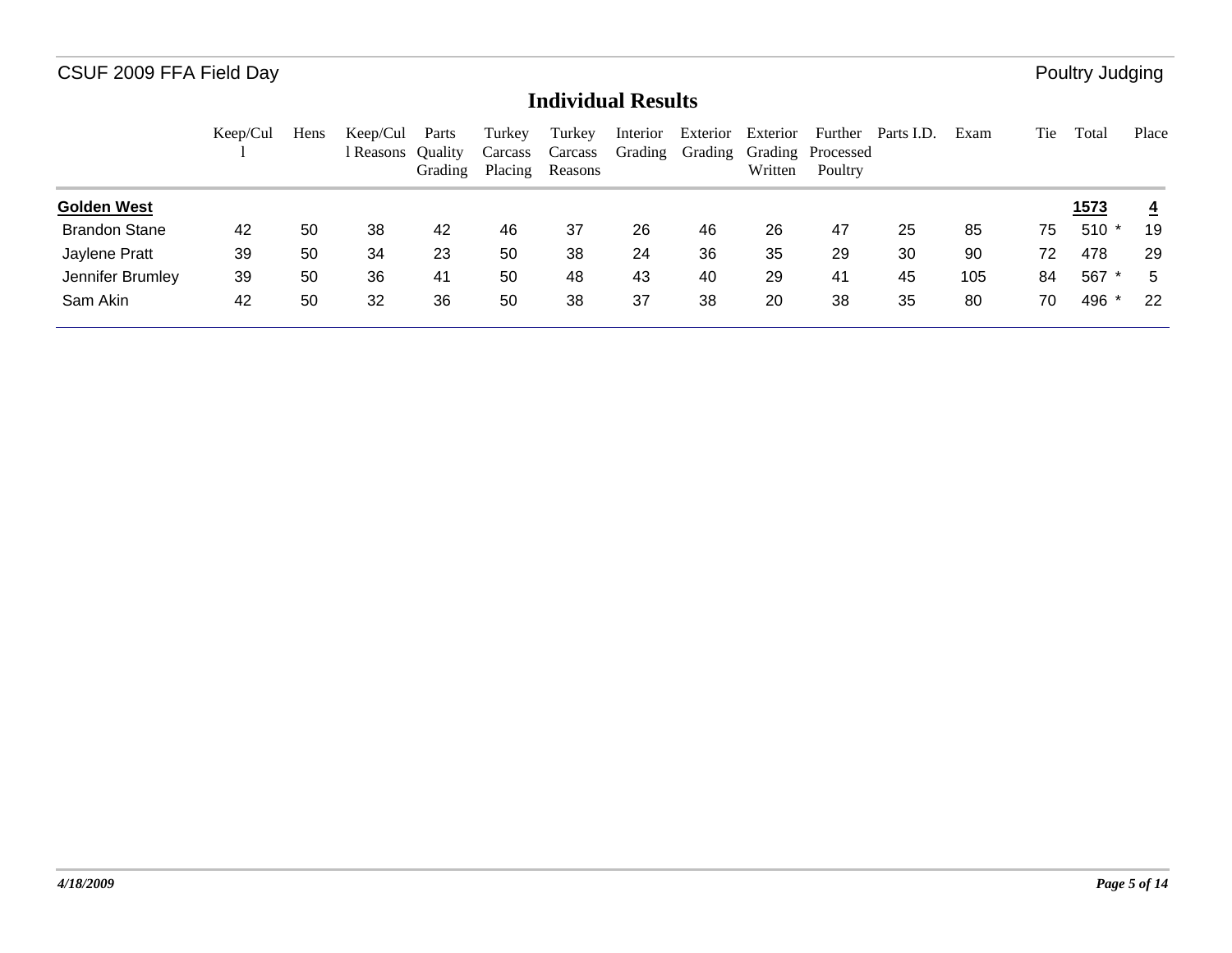|                | Keep/Cul | Hens | Keep/Cul<br>Reasons Ouality | Parts<br>Grading | Turkey<br>Carcass<br>Placing | Turkey<br>Carcass<br>Reasons | Interior | Exterior Exterior | Written | Grading Grading Grading Processed<br>Poultry | Further Parts I.D. | Exam | Tie | Total        | Place           |
|----------------|----------|------|-----------------------------|------------------|------------------------------|------------------------------|----------|-------------------|---------|----------------------------------------------|--------------------|------|-----|--------------|-----------------|
| Livingston     |          |      |                             |                  |                              |                              |          |                   |         |                                              |                    |      |     | <u> 1385</u> | $\underline{8}$ |
| Alex Maggiora  | 48       | 50   | 36                          | 34               | 50                           | 42                           | 36       | 38                | 26      | 29                                           | 30                 | 60   | 78  | 479          | 27              |
| Marcos Solorio | 42       | 50   | 34                          | 24               | 50                           | 38                           | 4        | 38                | 17      | 35                                           | 35                 | 65   | 72  | 432 *        | 40              |
| Ricardo Dallas | 32       | 50   | 34                          | 41               | 50                           | 39                           | 39       | 33                | 29      | 32                                           | 30                 | 65   | 73  | 474 *        | 32              |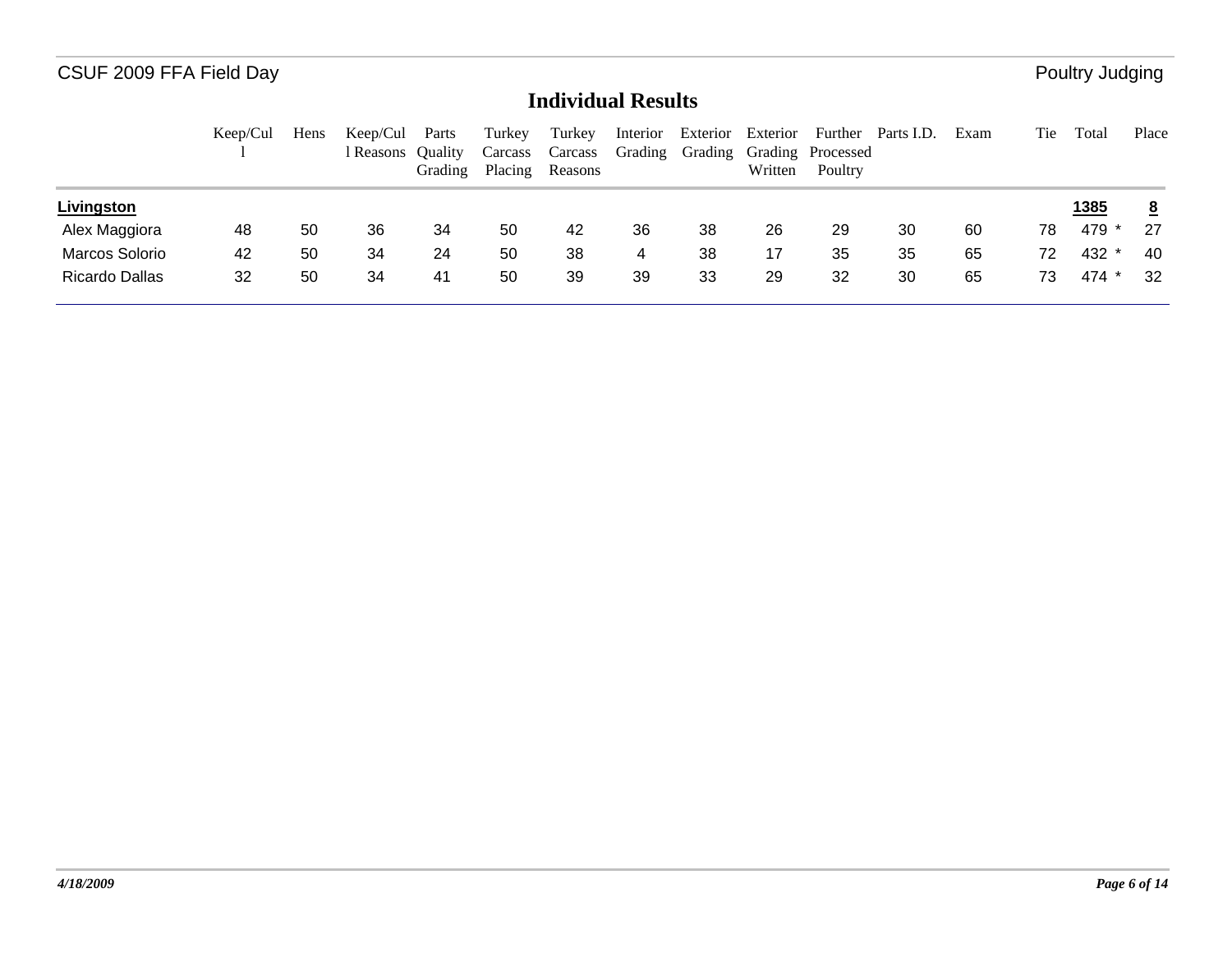|                            | Keep/Cul | Hens | Keep/Cul<br>l Reasons Ouality | Parts<br>Grading | Turkey<br>Carcass<br>Placing | Turkey<br>Carcass<br>Reasons | Interior<br>Grading | Exterior<br>Grading | Exterior<br>Written | Further<br>Grading Processed<br>Poultry | Parts I.D. | Exam | Tie | Total        | Place           |
|----------------------------|----------|------|-------------------------------|------------------|------------------------------|------------------------------|---------------------|---------------------|---------------------|-----------------------------------------|------------|------|-----|--------------|-----------------|
| <b>Modesto Grace Davis</b> |          |      |                               |                  |                              |                              |                     |                     |                     |                                         |            |      |     | <u> 1489</u> | $6\overline{6}$ |
| <b>Breanna Martin</b>      | 24       | 50   | 30                            | 30               | 50                           | 40                           | 32                  | 36                  | 32                  | 50                                      | 30         | 85   | 70  | 489          | 23              |
| <b>Corey Miller</b>        | 39       | 50   | 34                            | 27               | 50                           | 39                           | 39                  | 23                  | 23                  | 38                                      | 30         | 85   | 73  | 477          | 30              |
| David Costa                | 50       | 48   | 30                            | 23               | 50                           | 37                           | 33                  | 33                  | 32                  | 29                                      | 30         | 75   | 67  | 470          | 34              |
| Micahel Bernardini         | 38       | 46   | 36                            | 39               | 50                           | 43                           | 39                  | 36                  | 35                  | 41                                      | 30         | 90   | 79  | 523          | 15              |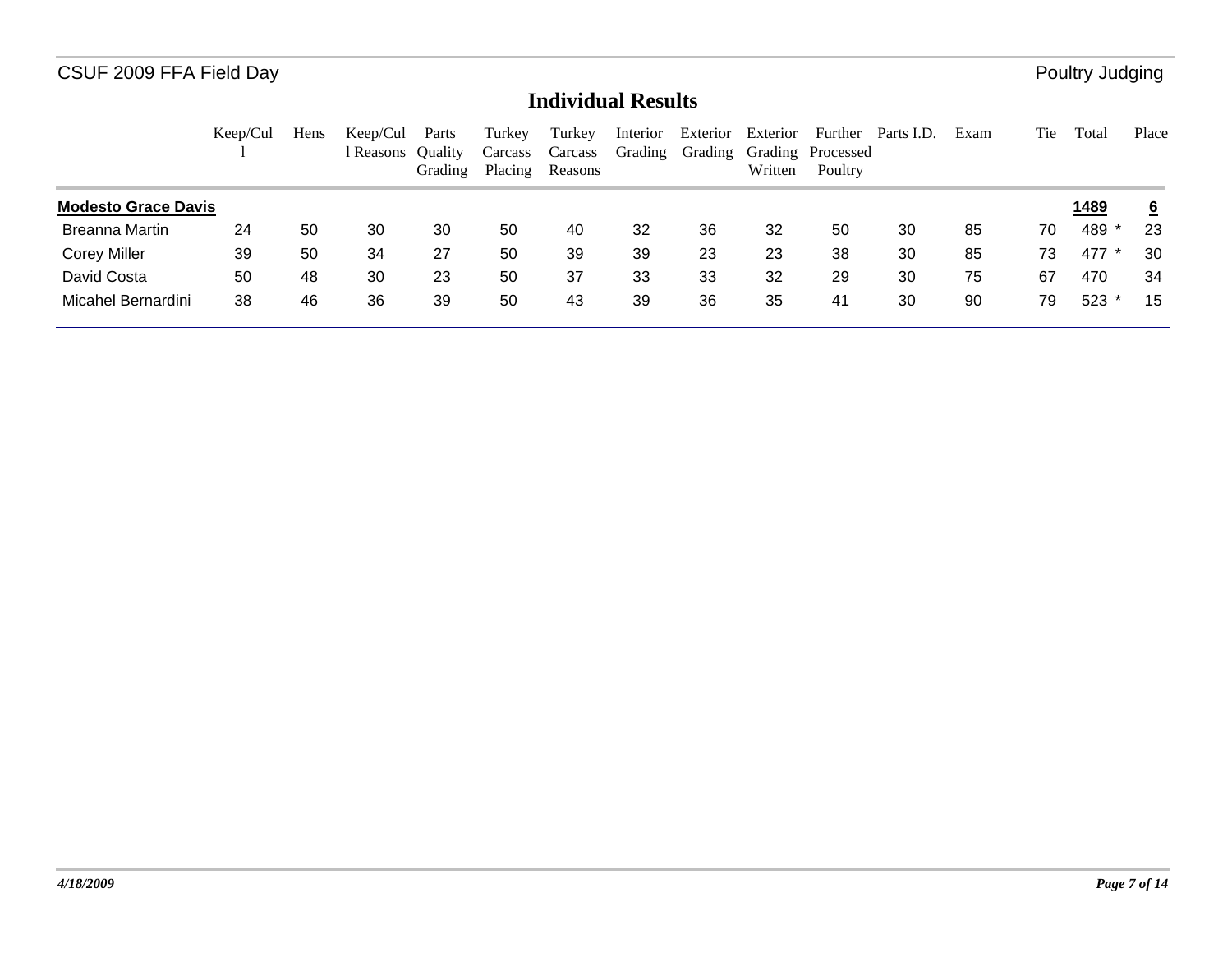|                            | Keep/Cul | Hens | Keep/Cul<br>l Reasons Ouality | Parts<br>Grading | Turkey<br>Carcass<br>Placing | Turkey<br>Carcass<br>Reasons | Interior |    | Written | Exterior Exterior Further Parts I.D.<br>Grading Grading Grading Processed<br>Poultry |    | Exam | Tie | Total | Place |
|----------------------------|----------|------|-------------------------------|------------------|------------------------------|------------------------------|----------|----|---------|--------------------------------------------------------------------------------------|----|------|-----|-------|-------|
| <b>Modesto Grace Davis</b> |          |      |                               |                  |                              |                              |          |    |         |                                                                                      |    |      |     |       |       |
| Anna Bizyayeva             | 48       | 42   | 34                            | 33               | 50                           | 40                           | 33       | 38 | 26      | 32                                                                                   | 30 | 65   | 74  | 471   | 33    |
| <b>Travis Thompson</b>     | 42       | 46   | 32                            | 34               | 50                           | 38                           | 30       | 32 | 32      | 44                                                                                   | 30 | 75   | 70  | 485   | -24   |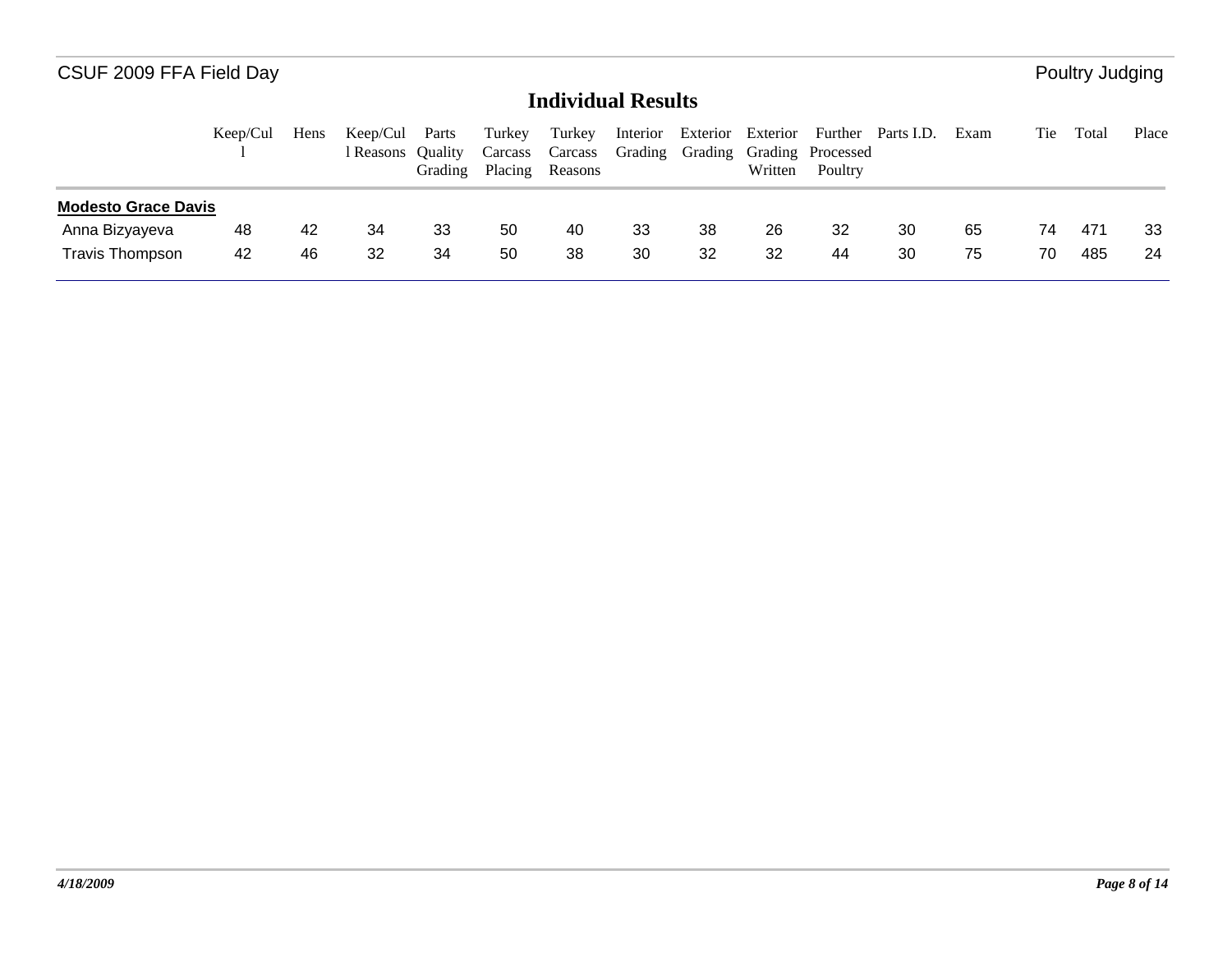|                         | Keep/Cul | Hens | Keep/Cul<br>l Reasons | Parts<br><b>Ouality</b><br>Grading | Turkey<br>Carcass<br>Placing | Turkey<br>Carcass<br>Reasons | Interior<br>Grading | Exterior<br>Grading | Exterior<br>Written | Further<br>Grading Processed<br>Poultry | Parts I.D. | Exam | Tie | Total        | Place          |
|-------------------------|----------|------|-----------------------|------------------------------------|------------------------------|------------------------------|---------------------|---------------------|---------------------|-----------------------------------------|------------|------|-----|--------------|----------------|
| <b>Modesto Johansen</b> |          |      |                       |                                    |                              |                              |                     |                     |                     |                                         |            |      |     | <u> 1490</u> | $\overline{5}$ |
| Angela Garcia           | 50       | 50   | 34                    | 37                                 | 50                           | 40                           | 24                  | 31                  | 8                   | 38                                      | 30         | 60   | 74  | 452          | 36             |
| Cody Massengill         | 42       | 46   | 34                    | 31                                 | 50                           | 38                           | 35                  | 41                  | 38                  | 35                                      | 25         | 65   | 72  | 480          | 26             |
| Jordan Dajani           | 39       | 50   | 30                    | 36                                 | 50                           | 42                           | 30                  | 35                  | 44                  | 47                                      | 35         | 90   | 72  | 528          | 13             |
| <b>Kimberly Arias</b>   | 42       | 42   | 32                    | 39                                 | 50                           | 39                           | 38                  | 40                  | 26                  | 29                                      | 40         | 65   | 71  | 482 *        | 25             |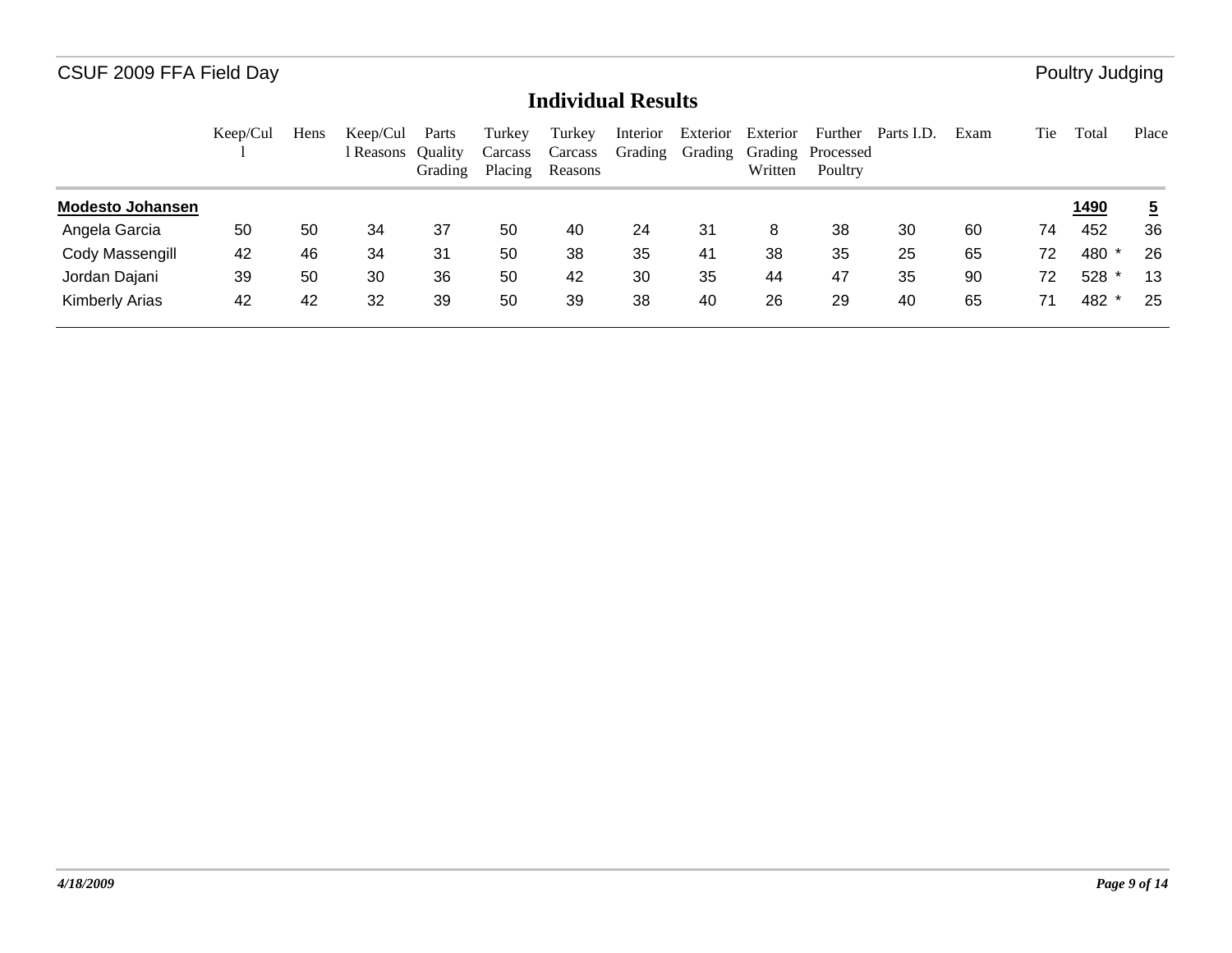|                      | Keep/Cul | Hens | Keep/Cul<br>l Reasons | Parts<br><b>Ouality</b><br>Grading | Turkey<br>Carcass<br>Placing | Turkey<br>Carcass<br>Reasons | Interior<br>Grading | Exterior<br>Grading | Exterior<br>Written | Grading Processed<br>Poultry | Further Parts I.D. | Exam | Tie | Total       | Place          |
|----------------------|----------|------|-----------------------|------------------------------------|------------------------------|------------------------------|---------------------|---------------------|---------------------|------------------------------|--------------------|------|-----|-------------|----------------|
| <b>Monache</b>       |          |      |                       |                                    |                              |                              |                     |                     |                     |                              |                    |      |     | <u>1676</u> | $\overline{2}$ |
| Aigul Akamatava      | 48       | 50   | 38                    | 30                                 | 50                           | 41                           | 46                  | 22                  | 20                  | 44                           | 40                 | 25   | 79  | 454         | 35             |
| Jordan Leslie        | 42       | 46   | 43                    | 44                                 | 50                           | 43                           | 39                  | 45                  | 32                  | 41                           | 40                 | 115  | 86  | 580 *       | 4              |
| Marcella Boyd        | 43       | 48   | 36                    | 35                                 | 50                           | 38                           | 44                  | 33                  | 32                  | 47                           | 45                 | 80   | 74  | 531         | 12             |
| <b>Taylor Leslie</b> | 45       | 50   | 45                    | 29                                 | 50                           | 44                           | 46                  | 43                  | 29                  | 44                           | 45                 | 95   | 89  | 565 *       | -6             |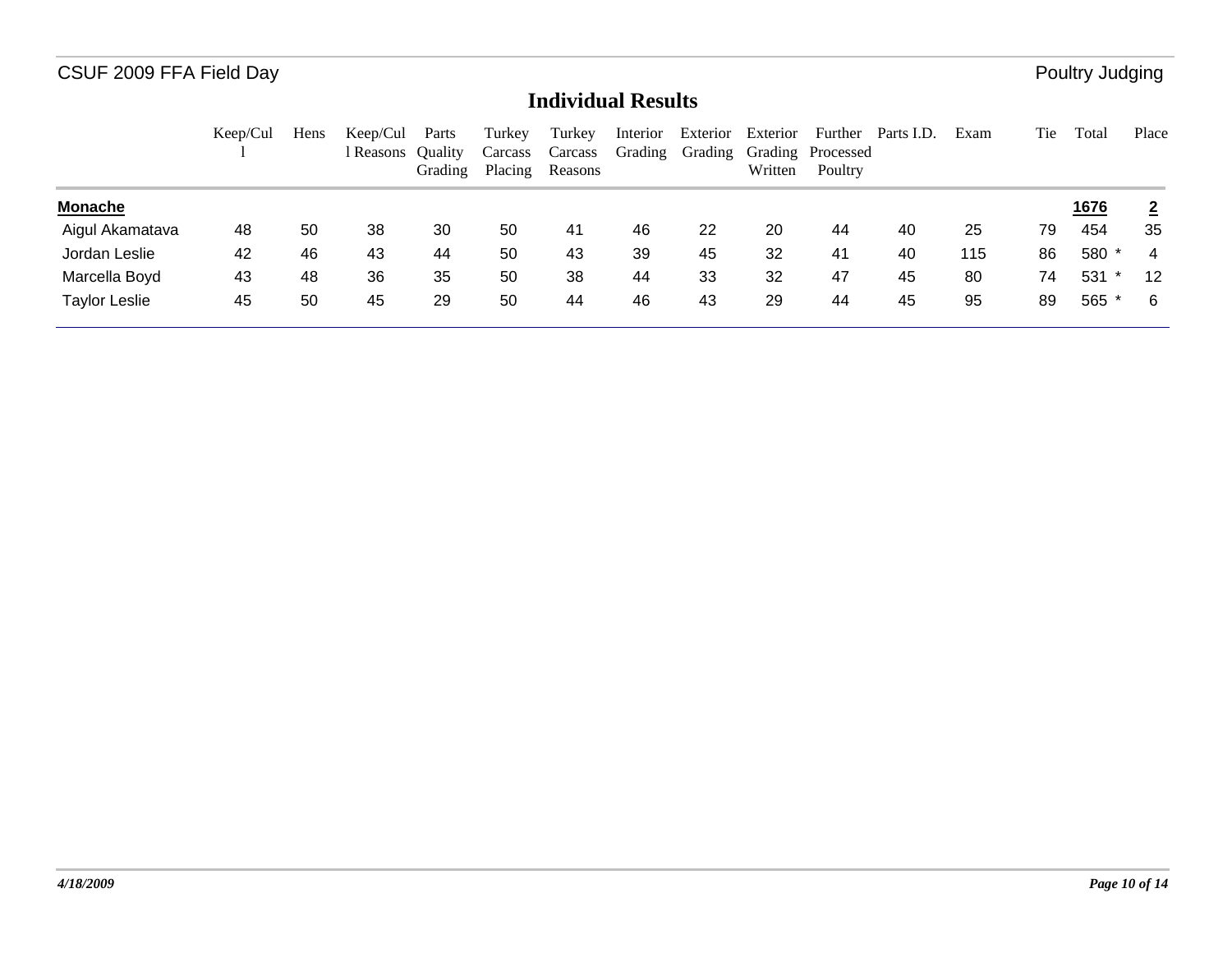|                                 | Keep/Cul | Hens | Keep/Cul Parts<br>l Reasons Ouality | Grading | Turkey | Turkey<br>Placing Reasons |    |    | Written | Carcass Carcass Grading Grading Grading Processed<br>Poultry | Interior Exterior Exterior Further Parts I.D. | Exam | Tie | Total | Place |
|---------------------------------|----------|------|-------------------------------------|---------|--------|---------------------------|----|----|---------|--------------------------------------------------------------|-----------------------------------------------|------|-----|-------|-------|
| <b>Monache</b><br>Carolyn Ayesh | 42       | 48   | 32                                  | 24      | 50     | 33                        | 36 | 43 | 17      | 29                                                           | 35                                            | 50   | 65  | 439   | 39    |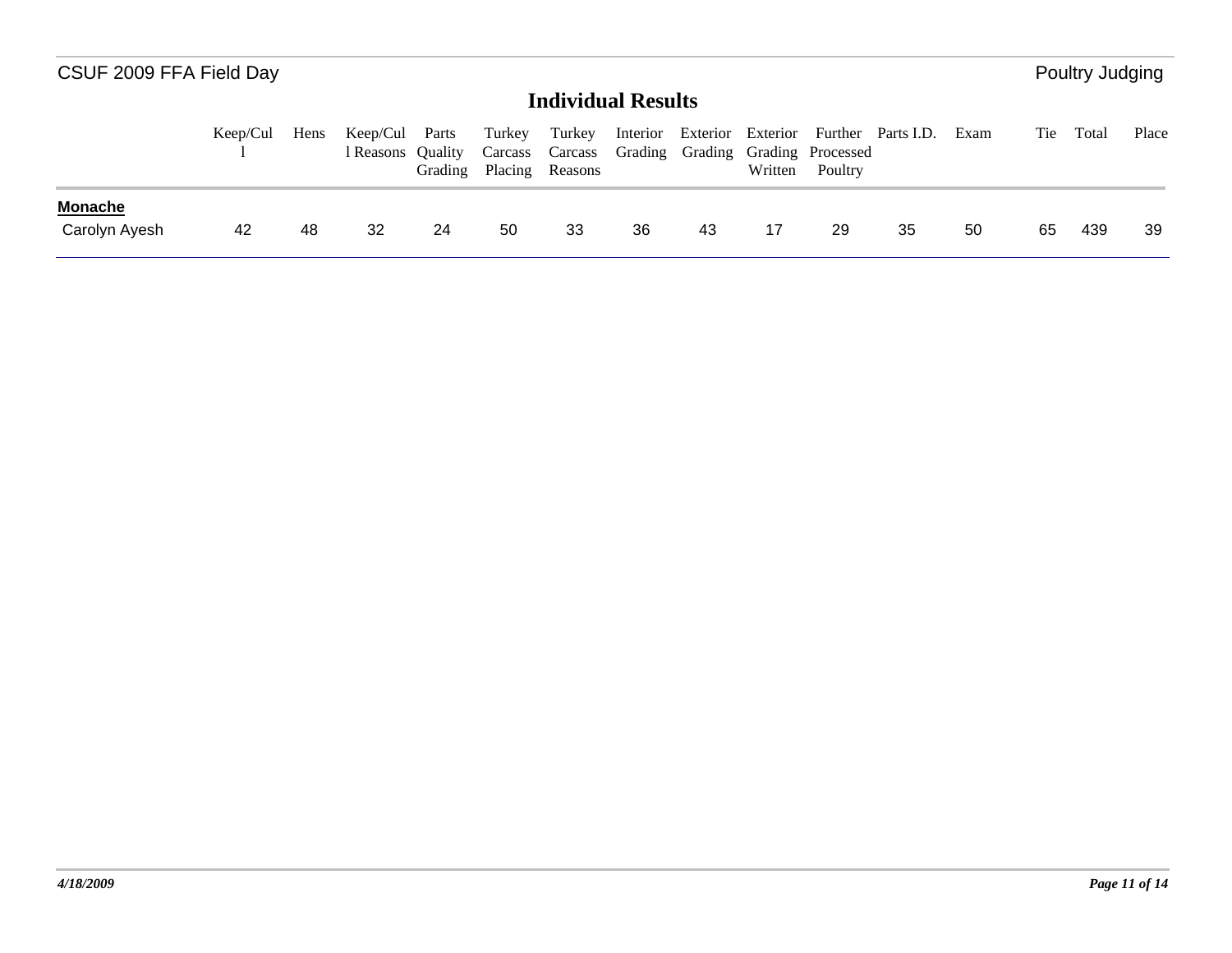|                       | Keep/Cul | Hens | Keep/Cul Parts<br>Reasons Ouality | Grading | Turkey<br>Placing | Turkey<br>Carcass Carcass Grading Grading Grading Processed<br>Reasons |     |    | Written | Poultry | Interior Exterior Exterior Further Parts I.D. | Exam | Tie | Total | Place |
|-----------------------|----------|------|-----------------------------------|---------|-------------------|------------------------------------------------------------------------|-----|----|---------|---------|-----------------------------------------------|------|-----|-------|-------|
| <b>Righetti</b>       |          |      |                                   |         |                   |                                                                        |     |    |         |         |                                               |      |     | 943   |       |
| Parker VanDyke        | 48       | 50   | 35                                | 35      | 50                | 30                                                                     | -31 | 36 | 29      | 35      | 20                                            | 45   | 65  | 444 * | -37   |
| <b>Vincent Flores</b> | 50       | 50   | 20                                | 31      | 50                | 36                                                                     | 35  | 50 | 44      | 38      | 35                                            | 60   | 56  | 499 * | 21    |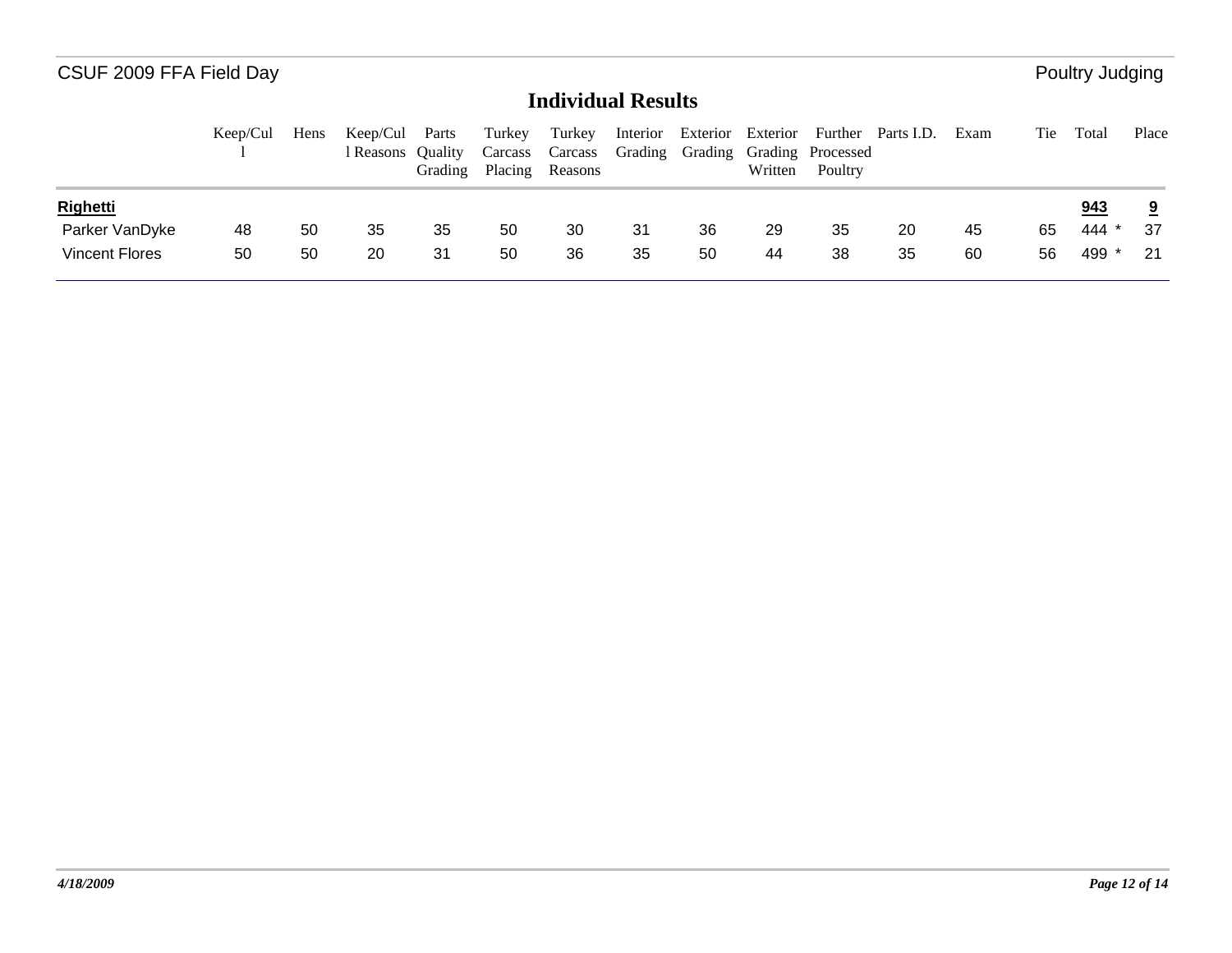|                                    | Keep/Cul | Hens | Keep/Cul Parts<br>l Reasons | <b>Ouality</b><br>Grading | Turkey | Turkey<br>Placing Reasons |    |    | Written | Carcass Carcass Grading Grading Grading Processed<br>Poultry | Interior Exterior Exterior Further Parts I.D. | Exam | Tie | Total                 | Place    |
|------------------------------------|----------|------|-----------------------------|---------------------------|--------|---------------------------|----|----|---------|--------------------------------------------------------------|-----------------------------------------------|------|-----|-----------------------|----------|
| <b>Tokay (Lodi)</b><br>Jackie Lind | 42       | -48  | 32                          | 35                        | 50     | 36                        | 29 | 30 | 20      | 20                                                           | 15                                            | -40  | 68  | <u>397</u><br>$397$ * | 10<br>41 |